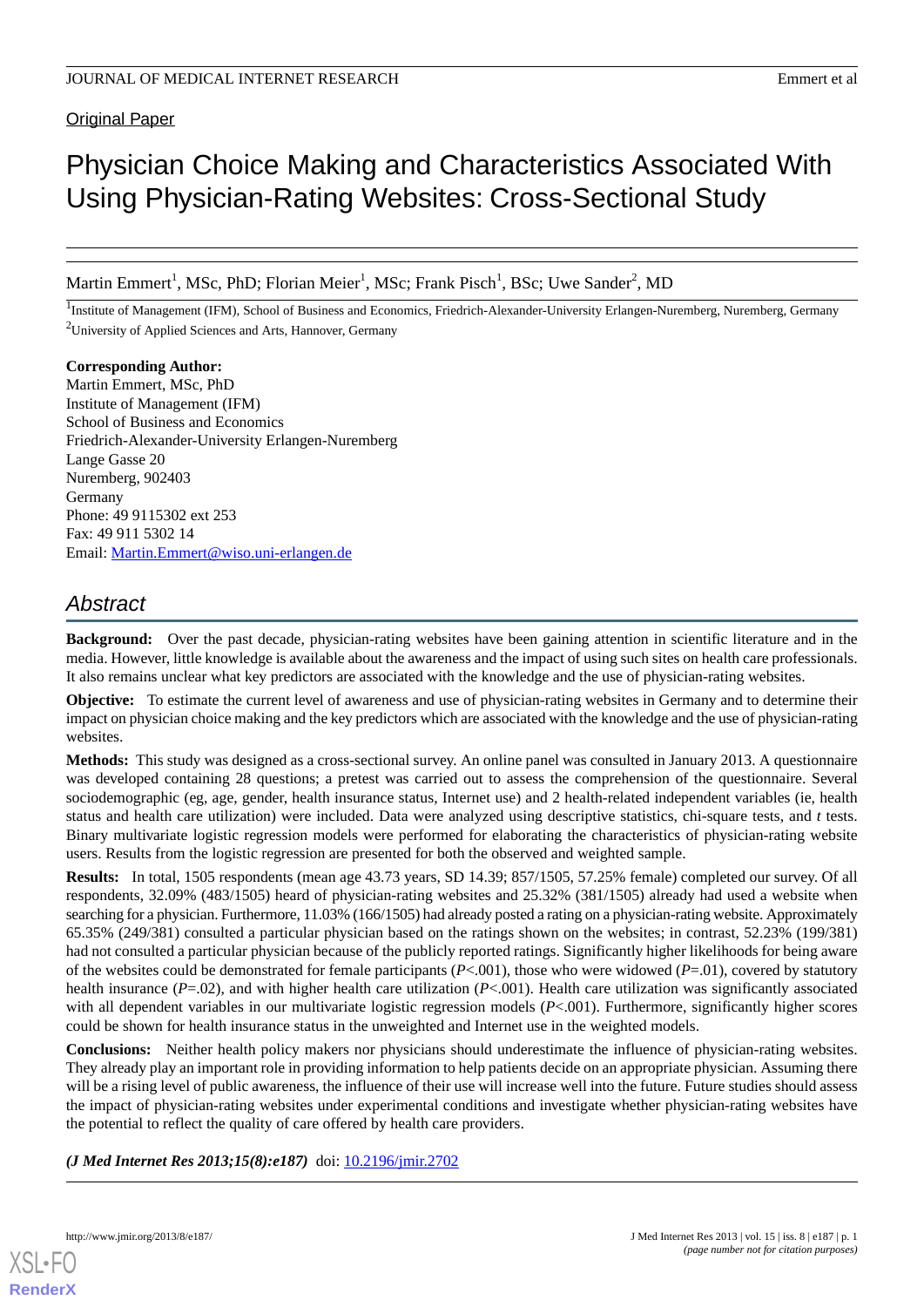#### **KEYWORDS**

physician-rating website; public reporting; patient satisfaction; physician choice making

# *Introduction*

Several studies have demonstrated variability in the quality of care across health care providers (eg, [[1](#page-12-0)[-5](#page-12-1)]). However, because of the limited amount of publicly reported quality information [[6\]](#page-12-2), patients are not likely to be aware of such differences [\[7](#page-12-3),[8\]](#page-12-4). To overcome this situation, public reporting instruments have been put in place within the past few years (eg, [[9-](#page-13-0)[16\]](#page-13-1)). These instruments generally assess the quality of care by measuring adherence to clinical guidelines and provide some additional structural information [[17\]](#page-13-2).

Public reporting is supposed to increase the overall standard given by health care providers because it demonstrates which physicians use higher quality standards. This information steers patients to better performing providers; hence, motivating physicians to improve their overall quality outcomes [\[18](#page-13-3),[19\]](#page-13-4). In this context, previous systematic research has shown that public reporting has the potential to stimulate quality improvement outcomes at the hospital level. However, the effect on physicians or physician groups remains unaddressed [[19\]](#page-13-4). Another review summarized the impact of 12 different public reporting instruments and included evidence from 21 studies, mostly from the United States. This study demonstrated that public reporting can be effective in directing patients when seeking a health care provider, especially for elective procedures [[20\]](#page-13-5). Nevertheless, many authors state that patients have been slow to take advantage of comparative reports when making a health care provider choice (eg, [\[8](#page-12-4)]). Possible reasons for this are that patients are not aware of the information, do not understand it, do not believe it, or are not willing or able to use the information provided [\[21](#page-13-6)-[23\]](#page-13-7).

The newest trend in public reporting is physician-rating websites [[24](#page-13-8)[,25](#page-13-9)]. The primary objective of these relies on rating and discussing the physician's standards by using user-generated data [\[25](#page-13-9)[,26](#page-13-10)]. Such sites have been established in many countries worldwide, such as the United States, England, Germany, Canada, Australia, New Zealand, and the Netherlands [[14](#page-13-11)[,17](#page-13-2),[24](#page-13-8)[,27](#page-13-12)-[33\]](#page-13-13). Recent research in this field has focused on the number, distribution, and trend of evaluations on physician-rating websites [\[17](#page-13-2),[24,](#page-13-8)[27](#page-13-12)-[34\]](#page-14-0). It could be shown that approximately 1 in 6 physicians has been rated so far, and that approximately 90% of all ratings were positive [\[25](#page-13-9)]. Based on this information, it is assumed that the use of physician-rating websites will increase [\[24](#page-13-8),[25\]](#page-13-9).

Thus far, no peer-reviewed research has focused on the influence of physician-rating websites when choosing a physician in the outpatient sector [[28\]](#page-13-14). It still remains uncertain whether these websites have an influence on patients seeking and selecting a physician. Furthermore, it remains unclear what key predictors are associated with the knowledge and the use of physician-rating websites. In this context, this paper adds to the literature by investigating the influence of German physician-rating websites on patients choosing a physician in

the outpatient sector and identifying the main predictors associated with the awareness and use of such sites.

# *Methods*

This study was designed as a cross-sectional survey. An online panel (Tomorrow Focus Media Opinion Pool) was consulted within Germany in January 2013. The online panel consisted of 3052 respondents who received €1 per finished survey. The panel consisted of online users who agreed to receive survey invitations about society or media-related topics once per month. They obtain bonus points that can be used for online shopping (eg, Amazon, Zalando, Douglas) or donations. The online survey was provided within the Tomorrow Focus Media Opinion Pool network. Several online channels were used to recruit participants for the survey. All panel members were invited via email and newsletter to participate (the invitation contained a link to enter the online survey). Additionally, online banner advertising was applied within the Tomorrow Focus Media network–related websites.

A questionnaire was developed containing 28 questions, addressing topics related to physician-rating websites (see [Multimedia Appendix 1\)](#page-12-5). The questionnaire was piloted by 50 individuals to ensure the comprehensibility of the wording and internal validity; final adjustments were made accordingly. The questionnaire first asked for the participants' sources when seeking a physician. Participants were then asked 5 questions associated with the awareness and use of physician-rating websites, which served as our dependent yes/no variables and are described in the following (questions 1-3 included a list of the 9 leading German physician-rating websites for selection):

- 1. Have you ever heard of any of the following physician-rating websites? (awareness)
- 2. Have you ever searched for a physician on any of the following physician-rating websites? (searching)
- 3. Have you ever posted a rating on any of the following physician-rating websites? (rating)
- 4. Have you ever selected a particular physician based upon the publicly published results on any physician-rating website? (positive impact)
- 5. Have you ever not selected a particular physician based upon the publicly published results on any physician-rating website? (negative impact)

Further questions related to the importance of physician information provided on physician-rating websites, such as age, gender, medical devices, and number of patients treated by using a 5-point Likert scale from 1 (no importance at all) to 5 (very important). Following the specific physician-rating website questions, participants were asked a series of background sociodemographic questions (eg, age, gender, marital status, Internet use, and education). The survey ended with 2 health-related questions concerning the awareness of physician-rating websites and their usage. Health care utilization was measured in terms of the number of physician encounters within the past 6 months.

 $XSI - F($ **[RenderX](http://www.renderx.com/)**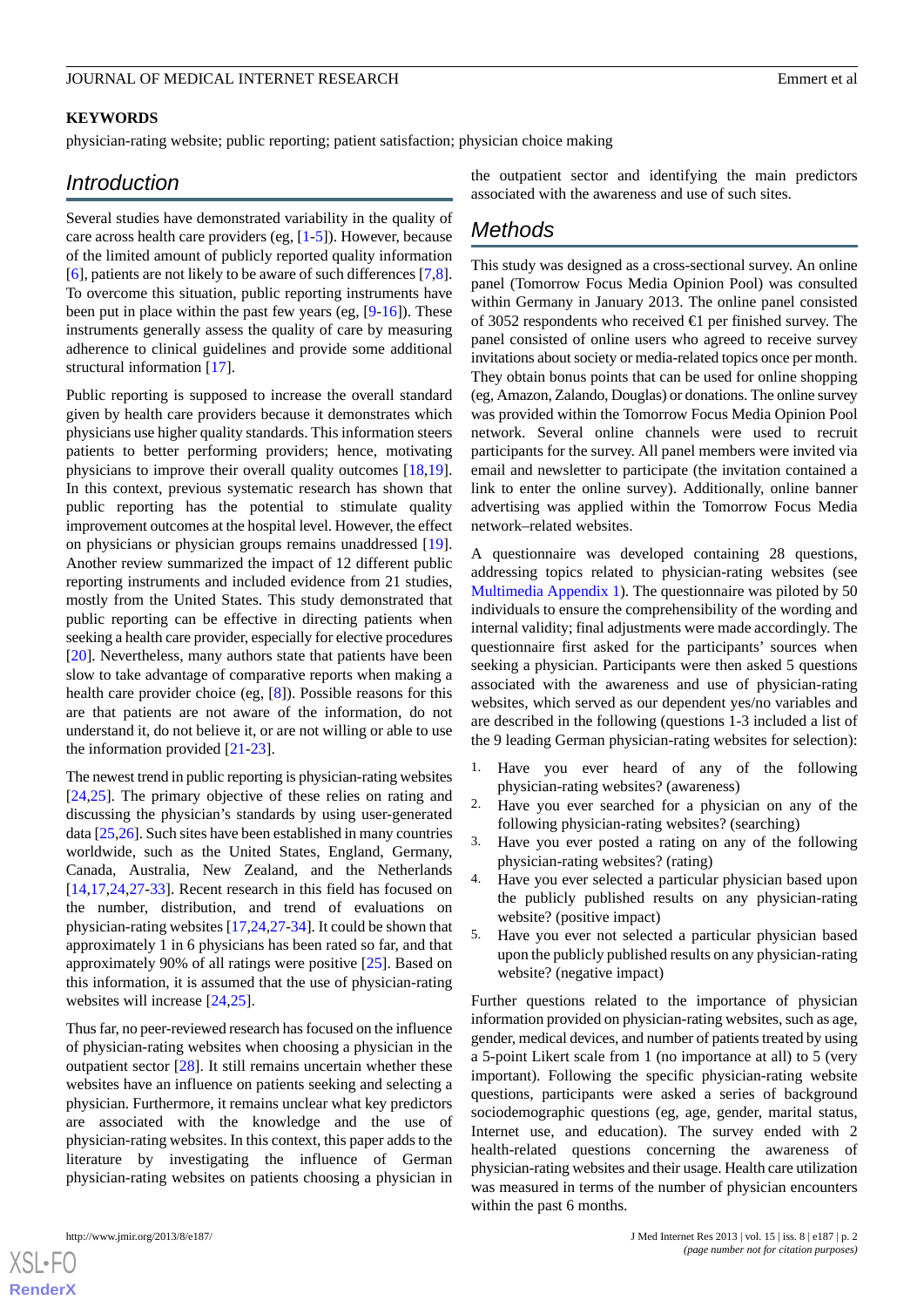In addition to descriptive statistics, we used bivariate analyses (chi-square tests and *t* tests) to examine whether differences existed between those participants who stated that they were aware of or have used physician-rating websites and those who did not. Binary multivariate logistic regression was performed to identify the main predictors associated with the awareness and use of physician-rating websites (see previous description for the 5 dependent yes/no variables). Therefore, demographic data was dichotomized to contain group sizes to at least 20 participants in each subgroup [[35\]](#page-14-1). For example, Internet use of the subgroups (ie, more than once a week, once a week, less than once a day, and once a month) was grouped as less than once a day. To ensure representativeness, the study sample was weighted for age, gender, and marital status according to the most recent data from the German Federal Statistical Office from 2011 [[36\]](#page-14-2). Results from the logistic regression are presented for both the observed and the weighted sample.

Health status was measured by applying the World Health Organization (WHO) 5-item Well-being Index (WHO-5). The latter is comprised of 5 items, each rated on a 6-point Likert scale from 0 (not present) to 5 (constantly present); a raw score was calculated afterwards by summarizing the single scores. Higher scores reflect higher well-being status; conversely, poor well-being status is represented by a raw score below 13 or if the patient answered 0 to 1 on any of the 5 items [\[37](#page-14-3)].

All statistical analyses were conducted by using SPSS ver 21.0 (IBM Corp, Armonk, NY, USA). Observed differences were considered statistically significant if *P*<.05.

# *Results*

A total of 1505 respondents completed online interviews (response rate 49.28%) averaging 11.7 minutes. Regarding the study sample, 857/1505 respondents were female (57.25%), most were covered by statutory health insurance (SHI; 1173/1505, 80.67%), and the overall mean age was 43.73 (SD 14.39) years (see [Table 1](#page-3-0) for an overview of the study population). In all, 316 respondents (32.63%) had more than 5 encounters with a health care provider within the 6-month period before the survey.

The following are the results of our 5 main dependent variables (see [Table 2](#page-5-0) for an overview of the results). Approximately one-third (483/1505, 32.09%) of all respondents were aware of German physician-rating websites. Regarding the relative distribution of age, the highest awareness percentage was for the age range 31 to 40 years (37.01%). The lowest awareness was seen in the youngest age group, younger than 20 years (15.87%). However, differences between age groups were not proven to be statistically significant (*P*=.08). This is also true for differences regarding education, employment, Internet use, and health status. Statistically significant higher awareness levels were shown for female respondents (35.71% vs 27.50%, *P*<.001), those who were widowed (*P*=.012), covered by SHI (*P*=.02), and those with higher health care utilization (*P*<.001).

In all, 25.32% (381/1505) of the respondents reported to have actively searched for a physician using a German physician-rating website. Once more, statistically significant higher percentages could be shown for female respondents (*P*=.02), those who were widowed (*P*<.001), covered by SHI (*P*=.03), and those with higher health care utilization (*P*<.001). The highest active search percentage was calculated for the age ranges 31 to 40 years (29.18%) and 61 to 70 years (28.89%), respectively. With respect to employment, higher percentages were calculated for those who were unemployed compared to their employed counterparts (31.5%, *P*=.009).

Every ninth interviewee (166/1505, 11.03%) had already posted a rating on a physician-rating website. In other words, every third respondent who was aware of physician-rating websites (166/483, 34.37%) had already rated a physician. Differences with respect to marital status ( $P = .04$ ), health insurance coverage (*P*=.04), and health care utilization (*P*<.001) were statistically significant. No meaningful differences were calculated for age, gender, Internet use, or other characteristics.

According to our results, physician-rating websites seem to have a meaningful influence on choosing a physician. For those respondents who had sought a physician online (381/1505, 25.32%), 327 respondents made their decision for a particular physician based on ratings shown on the websites. Considering this represents only one-quarter of respondents, not everyone has performed an online search using physician-rating websites. A physician search can also be performed on search engines, which are likely to transfer the seeker to the results presented on specific physician-rating websites. Consequently, it has to be distinguished between those respondents who use physician-rating websites to search for physicians and those who do not. Specifically, 249 respondents (249/381, 65.35%) claimed to have performed an online search on a physician-rating website and their decision was influenced on the provided ratings. Furthermore, those of younger age groups (≤40 years) have been influenced positively by the publicly reported data (*P*=.002); the highest percentages were reported for the age groups 21 to 30 years (33.01%) and 31 to 40 years (24.56%), respectively.

Conversely, physician-rating websites can have a meaningful negative influence on a patient's choice. In our sample, 258 respondents (17.14%) did not consult a particular physician because of evaluation results on the websites. As mentioned previously, one has to distinguish between those respondents using physician-rating websites to search for physicians and those who do not. It was shown that 199 respondents (199/381, 52.23%) had performed an online search using a physician-rating website and made a subsequent decision against a particular physician. According to our results, younger study participants were significantly more influenced than their older counterparts were (*P*<.001). This was also true for female respondents (19.14% vs 14.69%, *P*=.02), those with higher education (*P*<.001), those employed (*P*=.04), and those with higher health care utilization (*P*=.003).

**[RenderX](http://www.renderx.com/)**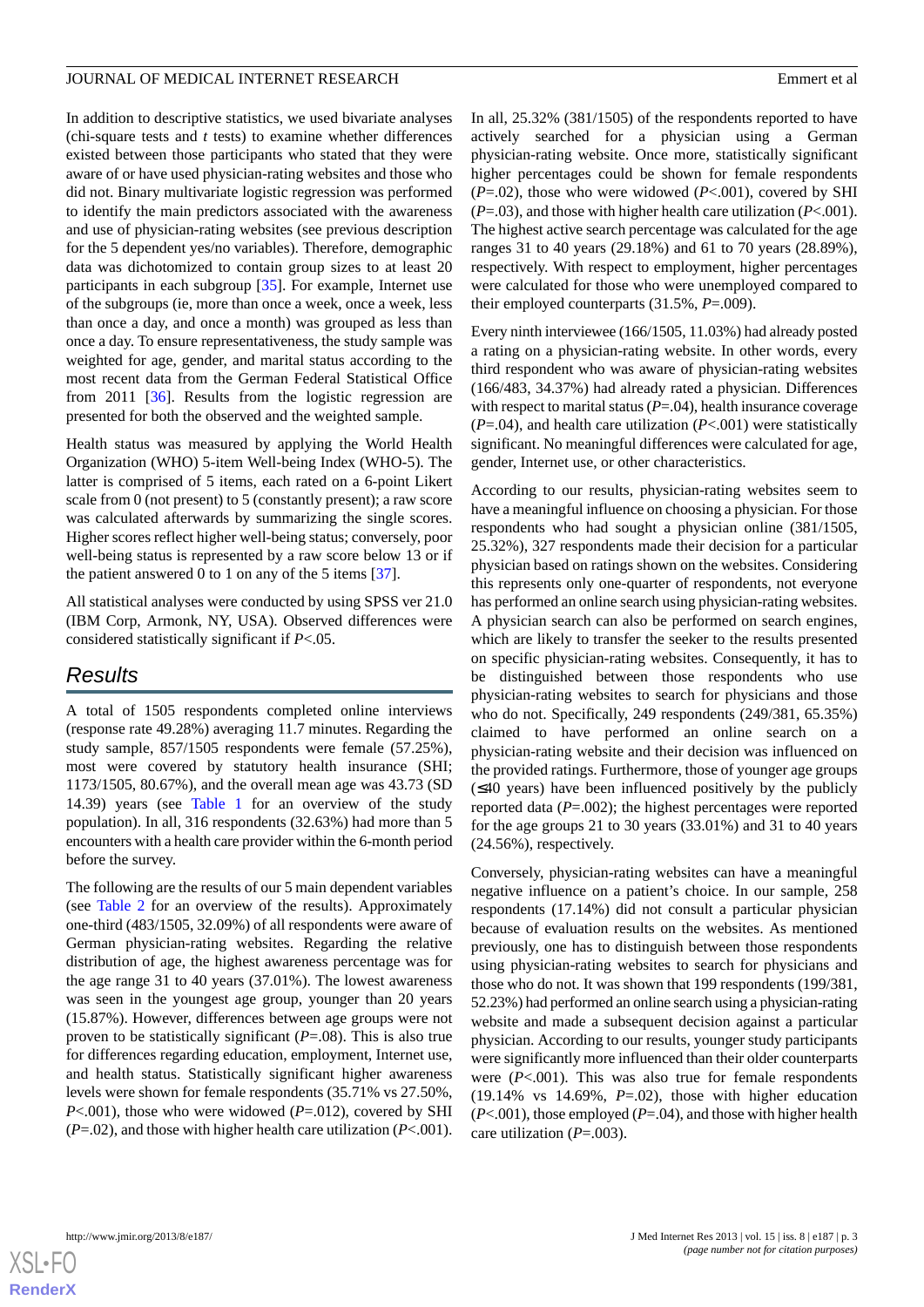<span id="page-3-0"></span>Table 1. Overview of study sample (N=1505).

| Characteristics                             | Study sample  |
|---------------------------------------------|---------------|
| Age (years), mean (SD)                      | 43.73 (14.39) |
| Age range (years), n (%)                    |               |
| $\leq 20$                                   | 63 (4.50)     |
| $21 - 30$                                   | 206 (14.70)   |
| $31 - 40$                                   | 281 (20.06)   |
| $41 - 50$                                   | 331 (23.63)   |
| $51-60$                                     | 306 (21.84)   |
| 61-70                                       | 180 (12.85)   |
| ${>}70$                                     | 34(2.43)      |
| Gender, n (%)                               |               |
| Female                                      | 857 (57.25)   |
| Male                                        | 640 (42.75)   |
| Marital status, n (%)                       |               |
| Married                                     | 713 (48.90)   |
| Single                                      | 560 (38.41)   |
| Divorced                                    | 149 (10.22)   |
| Widowed                                     | 39 (2.47)     |
| Education, n (%)                            |               |
| High school                                 | 683 (46.62)   |
| Technical university entrance qualification | 196 (13.38)   |
| Intermediate secondary school               | 345 (23.55)   |
| Polytechnic secondary school                | 71 (4.85)     |
| Secondary general school                    | 148 (10.10)   |
| Without school qualification                | 2(0.14)       |
| Others                                      | 20(1.37)      |
| Employment, n (%)                           |               |
| Self-employed                               | 145 (9.85)    |
| Civil servants                              | 68 (4.62)     |
| Employee                                    | 720 (48.91)   |
| Apprentices                                 | 24(1.63)      |
| Unemployed                                  | 54 (3.67)     |
| Pensioners                                  | 202 (13.72)   |
| High school students                        | 68 (4.62)     |
| Students (university/technical university)  | 92(6.25)      |
| Others                                      | 99 (6.73)     |
| Health insurance, n (%)                     |               |
| Statutory health insurance                  | 1173 (80.67)  |
| Private health insurance                    | 275 (18.91)   |
| No health insurance                         | 6(0.41)       |
| Health care utilization, $a_n$ (%)          |               |
| No treatment                                | 138 (9.45)    |
| $\mathbf{1}$                                | 245 (16.77)   |

http://www.jmir.org/2013/8/e187/ J Med Internet Res 2013 | vol. 15 | iss. 8 | e187 | p. 4

[XSL](http://www.w3.org/Style/XSL)•FO **[RenderX](http://www.renderx.com/)** *(page number not for citation purposes)*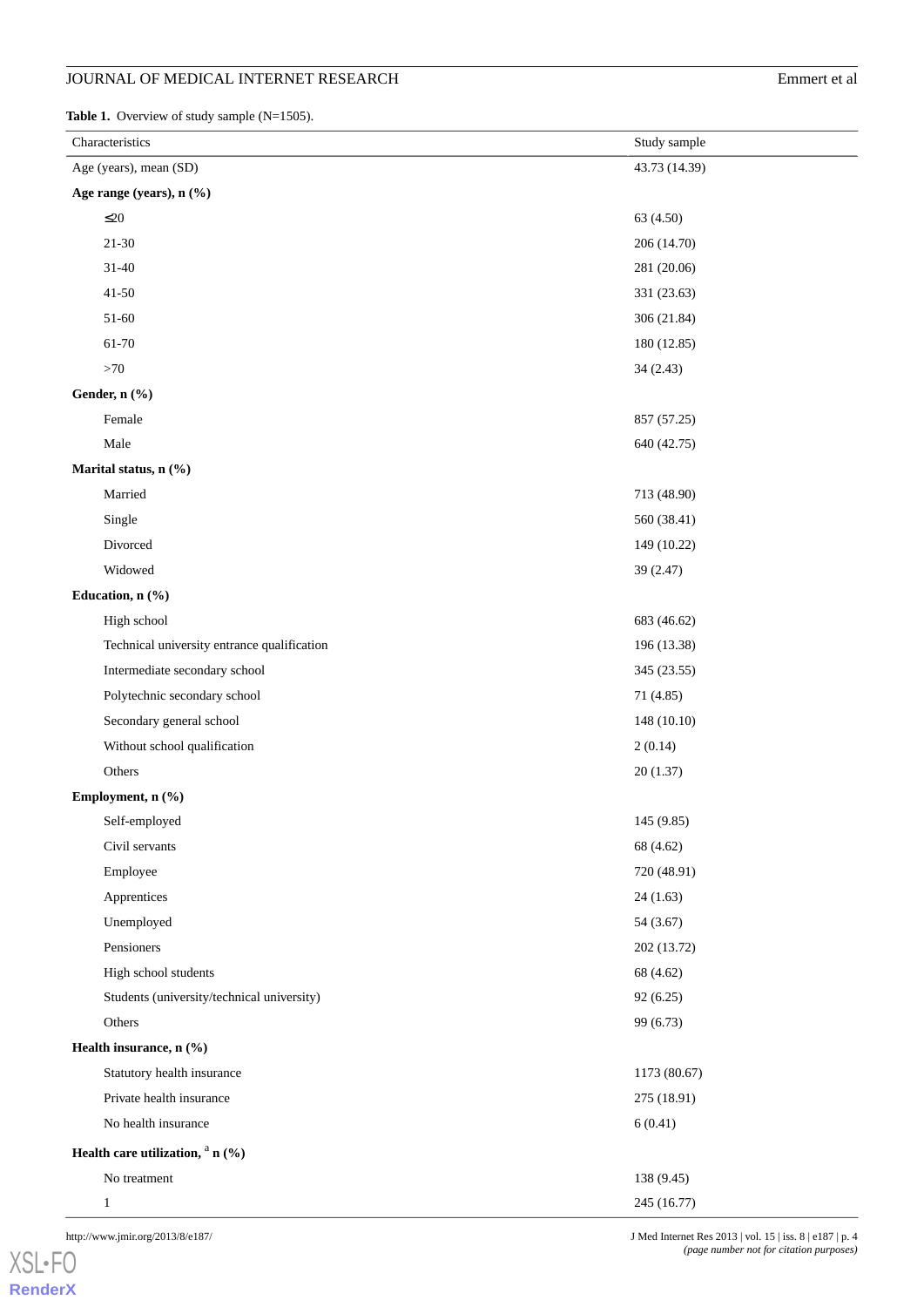| Characteristics                   | Study sample |
|-----------------------------------|--------------|
| $\overline{c}$                    | 312 (21.36)  |
| 3                                 | 267 (18.28)  |
| $\overline{4}$                    | 183 (12.53)  |
| $\geq 5$                          | 316 (21.63)  |
| Internet use, $n$ $(\frac{9}{6})$ |              |
| >once a day                       | 1252 (83.19) |
| once a day                        | 178 (11.83)  |
| >once a week                      | 68 (4.52)    |
| once a week                       | 5(0.33)      |
| >once a day                       | 1(0.07)      |
| once a month                      | 1(0.07)      |
| WHO-5 health status b             |              |
| Overall, mean (SD)                | 14.53(5.55)  |
| Poor $(<13)$ , n $(\%)$           | 653 (44.30)  |
| Good $(>)$ , n $(% )$             | 821 (55.70)  |

<sup>a</sup>Number of encounters within the past 6 months.

<sup>b</sup>WHO-5 Well-being Index.

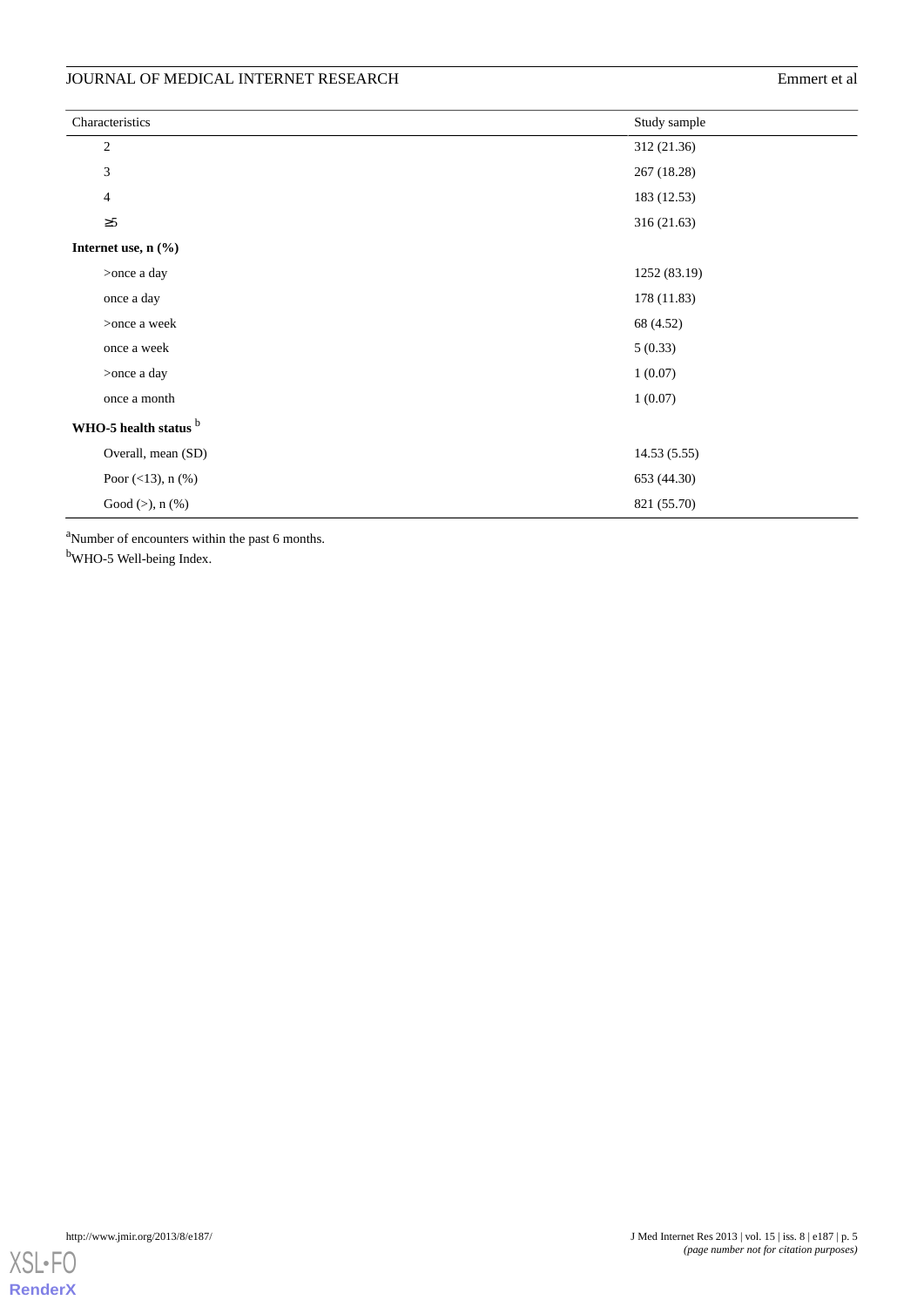<span id="page-5-0"></span>

| Variable                                         | Awareness<br>$(n=483, 32.09%)$ |                    | Searching<br>$(n=381, 25.32\%)$ |                | Rating<br>$(n=166, 11.03%)$ |                | Positive impact<br>$(n=327, 21.73%)$ |                    | Negative impact<br>$(n=258, 17.14\%)$ |                  |
|--------------------------------------------------|--------------------------------|--------------------|---------------------------------|----------------|-----------------------------|----------------|--------------------------------------|--------------------|---------------------------------------|------------------|
|                                                  | Mean $(SD)$ /                  |                    | Mean $(SD)$ /                   |                | Mean $(SD)$ /               |                | Mean $(SD)$ /                        |                    | Mean $(SD)$ /                         |                  |
|                                                  | $n$ (%)                        | $\boldsymbol{P}$ a | $n$ (%)                         | P <sup>a</sup> | $n$ (%)                     | P <sup>a</sup> | $n$ (%)                              | $\boldsymbol{P}$ a | $n$ (%)                               | $P^{\mathrm{a}}$ |
| Age (years), mean (SD)                           | 44.17<br>(14.06)               | .44                | 44.61<br>(13.81)                | .18            | 45.15<br>(14.37)            | .19            | 41.57<br>(13.90)                     | .003               | 41.80<br>(13.86)                      | .02              |
| Age range (years), n (%)                         |                                |                    |                                 |                |                             |                |                                      |                    |                                       |                  |
| $\leq$ 20                                        | 15.87                          | $.08\,$            | 4.76                            | .007           | 1.59                        | .14            | 22.22                                | .002               | 12.70                                 | < 001            |
| $21 - 30$                                        | 33.50                          |                    | 27.18                           |                | 11.65                       |                | 33.01                                |                    | 29.61                                 |                  |
| $31 - 40$                                        | 37.01                          |                    | 29.18                           |                | 12.81                       |                | 24.56                                |                    | 16.73                                 |                  |
| $41 - 50$                                        | 30.51                          |                    | 24.77                           |                | 9.37                        |                | 20.24                                |                    | 16.31                                 |                  |
| 51-60                                            | 32.03                          |                    | 24.51                           |                | 11.44                       |                | 19.28                                |                    | 14.71                                 |                  |
| 61-70                                            | 32.78                          |                    | 28.89                           |                | 14.44                       |                | 13.89                                |                    | 12.22                                 |                  |
| >70                                              | 35.29                          |                    | 26.47                           |                | 11.76                       |                | 11.76                                |                    | 8.82                                  |                  |
| Gender, n (%)                                    |                                |                    |                                 |                |                             |                |                                      |                    |                                       |                  |
| Female                                           | 35.7                           | < 001              | 27.8                            | .02            | 10.5                        | .40            | 24.2                                 | .01                | 19.1                                  | .02              |
| Male                                             | 27.5                           |                    | 22.3                            |                | 11.9                        |                | 18.8                                 |                    | 14.7                                  |                  |
| Marital status, n (%)                            |                                |                    |                                 |                |                             |                |                                      |                    |                                       |                  |
| Married                                          | 31.4                           | .01                | 25.4                            | < 001          | 11.4                        | .04            | 20.2                                 | .37                | 15.3                                  | .25              |
| Single                                           | 30.7                           |                    | 22.0                            |                | $8.8\,$                     |                | 22.5                                 |                    | 18.6                                  |                  |
| Divorced                                         | 36.2                           |                    | 33.6                            |                | 15.4                        |                | 26.2                                 |                    | 20.1                                  |                  |
| Widowed                                          | 55.6                           |                    | 52.8                            |                | 19.4                        |                | 25.0                                 |                    | 22.2                                  |                  |
| Education, n (%)                                 |                                |                    |                                 |                |                             |                |                                      |                    |                                       |                  |
| <b>High School</b>                               | 35.1                           | .27                | 28.0                            | .17            | 11.3                        | .29            | 23.9                                 | .31                | 20.9                                  | $001$            |
| Technical university en-<br>trance qualification | 28.1                           |                    | 22.4                            |                | 12.2                        |                | 20.4                                 |                    | 15.8                                  |                  |
| Intermediate secondary<br>school                 | 32.5                           |                    | 27.8                            |                | 11.3                        |                | 22.3                                 |                    | 17.1                                  |                  |
| Polytechnic secondary<br>school                  | 31.0                           |                    | 21.1                            |                | $7.0\,$                     |                | 22.5                                 |                    | $8.5\,$                               |                  |
| Secondary general school                         | 29.7                           |                    | 19.6                            |                | 12.8                        |                | 16.2                                 |                    | 9.5                                   |                  |
| Without school qualifica-<br>tion                | 50.0                           |                    | 50.0                            |                | 50.0                        |                | 50.0                                 |                    | $0.0\,$                               |                  |
| Others                                           | 15.0                           |                    | 15.0                            |                | $0.0\,$                     |                | 10.0                                 |                    | $0.0\,$                               |                  |
| Employment, n (%)                                |                                |                    |                                 |                |                             |                |                                      |                    |                                       |                  |
| Self-employed                                    | 35.2                           | .06                | 29.0                            | .009           | 9.0                         | .14            | 22.1                                 | .02                | 19.3                                  | .04              |
| Civil servants                                   | 33.8                           |                    | 26.5                            |                | 14.7                        |                | 25.0                                 |                    | 20.6                                  |                  |
| Employee                                         | 32.4                           |                    | 26.7                            |                | 11.4                        |                | 24.3                                 |                    | 19.6                                  |                  |
| Apprentices                                      | 33.3                           |                    | 29.2                            |                | 12.5                        |                | 37.5                                 |                    | 29.2                                  |                  |
| Unemployed                                       | 42.6                           |                    | 31.5                            |                | 11.1                        |                | 25.9                                 |                    | 16.7                                  |                  |
| Pensioners                                       | 31.2                           |                    | 27.2                            |                | 14.9                        |                | 15.3                                 |                    | 11.9                                  |                  |
| <b>High School Students</b>                      | 13.2                           |                    | 4.4                             |                | 2.9                         |                | 13.2                                 |                    | 10.3                                  |                  |
| Students (university/techni-<br>cal university)  | 32.6                           |                    | 23.9                            |                | 5.4                         |                | 20.7                                 |                    | 15.2                                  |                  |
| Others                                           | 34.3                           |                    | $20.2\,$                        |                | $10.1\,$                    |                | 14.1                                 |                    | $10.1\,$                              |                  |

[XSL](http://www.w3.org/Style/XSL)•FO **[RenderX](http://www.renderx.com/)**

http://www.jmir.org/2013/8/e187/ J Med Internet Res 2013 | vol. 15 | iss. 8 | e187 | p. 6 *(page number not for citation purposes)*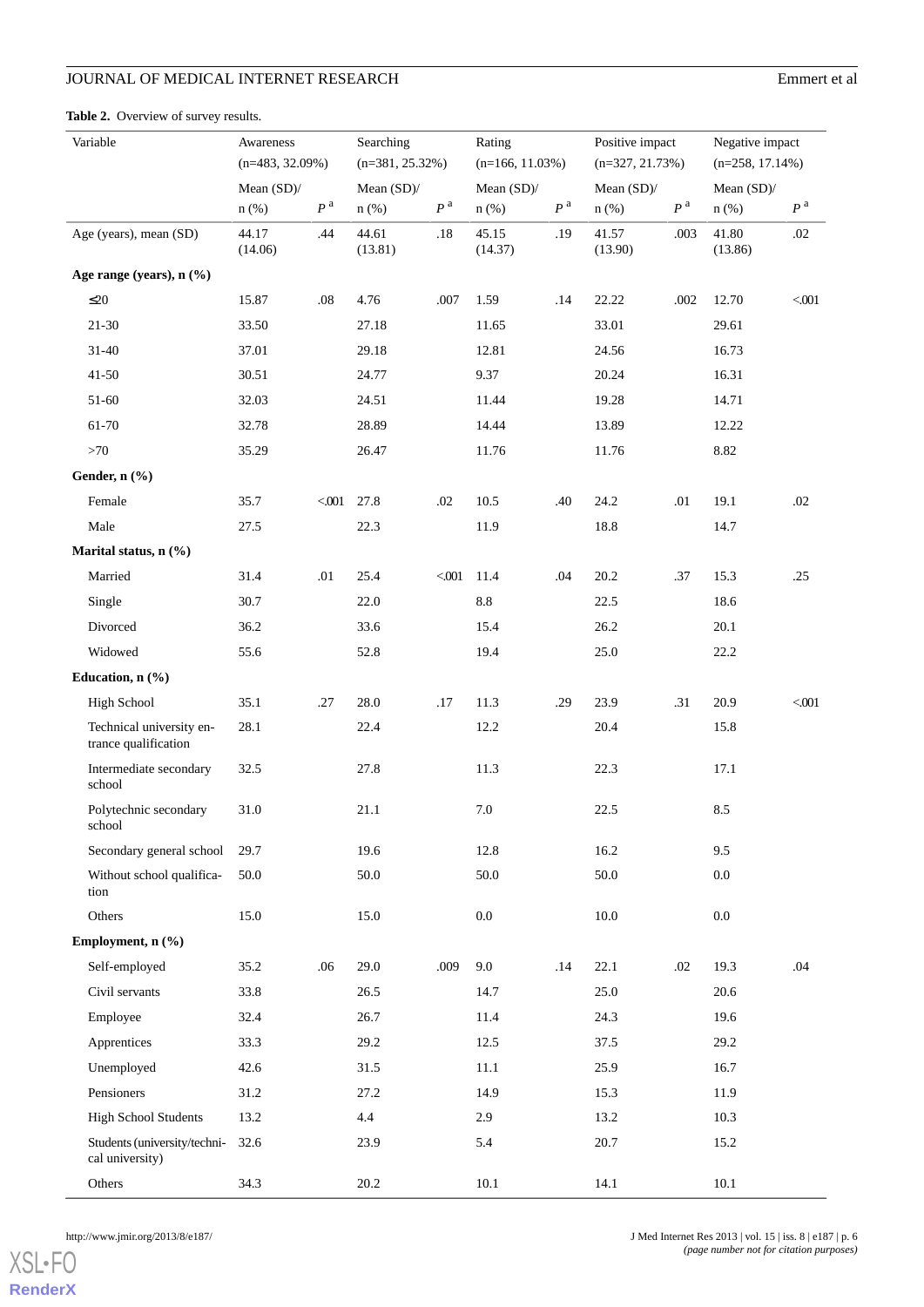| Variable |                                | Awareness          |                    | Searching          |                    |                   |                    | Positive impact   |                    | Negative impact    |                |
|----------|--------------------------------|--------------------|--------------------|--------------------|--------------------|-------------------|--------------------|-------------------|--------------------|--------------------|----------------|
|          |                                | $(n=483, 32.09\%)$ |                    | $(n=381, 25.32\%)$ |                    | $(n=166, 11.03%)$ |                    | $(n=327, 21.73%)$ |                    | $(n=258, 17.14\%)$ |                |
|          |                                | Mean (SD)/         |                    | Mean (SD)/         |                    | Mean (SD)/        |                    | Mean (SD)/        |                    | Mean (SD)/         |                |
|          |                                | $n$ (%)            | $\boldsymbol{P}$ a | $n$ (%)            | $\boldsymbol{P}$ a | $n$ (%)           | $\boldsymbol{P}$ a | $n$ (%)           | $\boldsymbol{P}$ a | $n$ (%)            | $P^{\text{a}}$ |
|          | <b>Health insurance</b>        |                    |                    |                    |                    |                   |                    |                   |                    |                    |                |
|          | Statutory health insurance     | 34.4               | .02                | 27.4               | .03                | 12.0              | .04                | 23.2              | .07                | 17.7               | .79            |
|          | Private health insurance       | 25.8               |                    | 19.6               |                    | 6.9               |                    | 17.1              |                    | 16.0               |                |
|          | No health insurance            | 16.7               |                    | 16.7               |                    | 0.0               |                    | 33.3              |                    | 16.7               |                |
|          | <b>Health care utilization</b> |                    |                    |                    |                    |                   |                    |                   |                    |                    |                |
|          | No treatment                   | 20.3               | < 001              | 13.8               | < 001              | 3.6               | $001$              | 10.1              | $001$              | 8.7                | .003           |
|          | $\mathbf{1}$                   | 24.5               |                    | 19.2               |                    | 5.7               |                    | 16.7              |                    | 15.1               |                |
|          | $\overline{c}$                 | 34.0               |                    | 26.9               |                    | 12.2              |                    | 20.5              |                    | 14.4               |                |
|          | 3                              | 30.3               |                    | 24.3               |                    | 9.4               |                    | 22.8              |                    | 19.1               |                |
|          | $\overline{4}$                 | 34.4               |                    | 27.9               |                    | 14.2              |                    | 25.1              |                    | 19.7               |                |
|          | $5+$                           | 43.4               |                    | 34.8               |                    | 17.4              |                    | 30.4              |                    | 22.8               |                |
|          | <b>Internet</b> use            |                    |                    |                    |                    |                   |                    |                   |                    |                    |                |
|          | > once a day                   | 33.2               | .32                | 26.4               | .33                | 11.4              | .67                | 22.7              | .33                | 17.9               | .14            |
|          | once a day                     | 25.3               |                    | 18.5               |                    | 7.9               |                    | 15.2              |                    | 10.7               |                |
|          | > once a week                  | 29.4               |                    | 25.0               |                    | 13.2              |                    | 22.1              |                    | 22.1               |                |
|          | once a week                    | 40.0               |                    | 20.0               |                    | 0.0               |                    | 20.0              |                    | 0.0                |                |
|          | > once a day                   | 0.00               |                    | 0.0                |                    | 0.0               |                    | 0.0               |                    | 0.0                |                |
|          | once a month                   | 0.00               |                    | $0.0\,$            |                    | $0.0\,$           |                    | $0.0\,$           |                    | 0.0                |                |
|          | <b>WHO-5 health status</b>     |                    |                    |                    |                    |                   |                    |                   |                    |                    |                |
|          | Overall, mean (SD)             | 14.53(5.59)        | .97                | 14.43 (5.72)       | .66                | 15.12(6.24)       | .15                | 14.55(5.62)       | .95                | 14.56 (5.36)       | .94            |
|          | Poor $(<13)$ , n $(\% )$       | 31.4               | .58                | 25.4               | .95                | 10.3              | .31                | 21.6              | .71                | 16.8               | .73            |
|          | Good $(>)$ , n $(% )$          | 32.8               |                    | 25.6               |                    | 11.9              |                    | 22.4              |                    | 17.5               |                |

<sup>a</sup>*P* value was calculated using chi-square test or *t* test.

In connection with the demographic- and health-related variables, health care utilization was significantly associated with all dependent variables in our binary multivariate logistic regression models (see [Tables 3](#page-7-0) and [4\)](#page-8-0). Additionally, gender, health insurance status, and health care utilization were all strongly associated with awareness of physician-rating websites. Awareness results were significantly higher in female (OR 0.75, 95% CI 0.57-0.98, *P*=.04), those insured by SHI (OR 0.63, 95% CI 0.42-0.94, *P*=.03), and those with a higher number of physician encounters (OR 4.16, 95% CI 2.34-7.38, *P*<.001). The awareness tended to be higher in widowed respondents, those with a higher education level, self-employed, frequently use the Internet, and those with a good health status. However, these differences were not statistically significant. It could further be shown that health insurance status and health care utilization were the only 2 independent variables which were proven to be strongly associated with the rating activity on physician-rating websites. Scores were significantly higher in participants insured by SHI (OR 0.48, 95% CI 0.25-0.92, *P*=.04) and those with a higher number of physician encounters (OR 7.47, 95% CI 2.21-25.27, *P*<.001). With respect to the last

dependent variables of interest (ie, being positively or negatively influenced in choosing a physician by the results on physician-rating websites), only health care utilization could be shown to be strongly associated.

[Tables 5](#page-9-0) and [6](#page-10-0) show the results of the weighted binary multivariate logistic regression models. After controlling for age, gender, and marital status (according to the German population in 2011 [\[36](#page-14-2)]), health care utilization and Internet use were shown to be significantly associated in all 5 models. Both education and health insurance status could further be shown to be strongly associated with searching for physicians on physician-rating websites (*P*<.05). As shown, a higher education level and being insured by SHI (OR 0.56, 95% CI 0.34-0.90, *P*<.05) indicate higher ratios. Furthermore, labor and health status were strongly associated with the rating activity on physician-rating websites. The same is true for marital status, which negatively influences the choice made when using the results on physician-rating websites. Only age and gender did not reach statistical significance in any of the weighted multivariate models.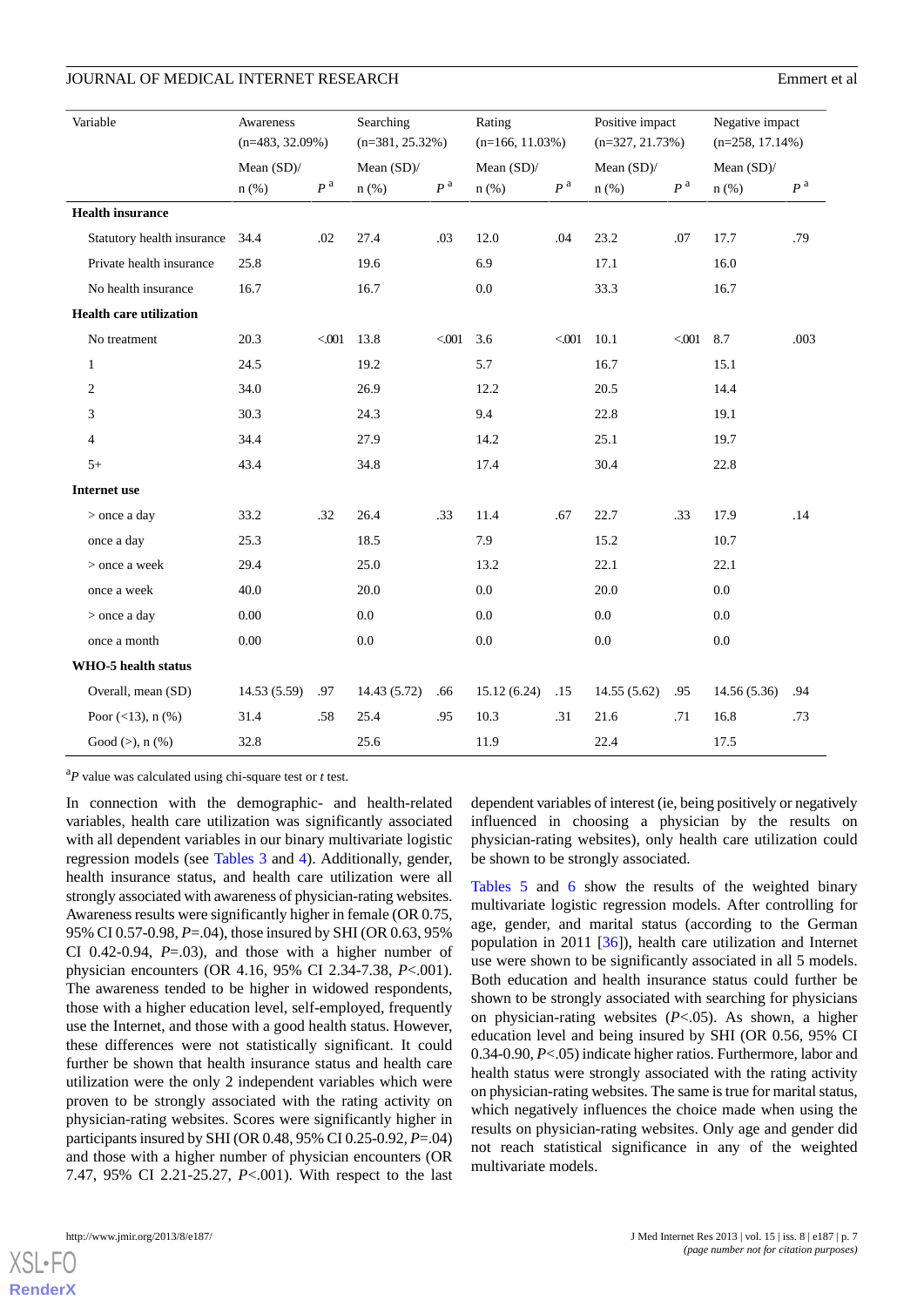#### <span id="page-7-0"></span>**Table 3.** Independent factors associated with physician-rating website relevant issues (unweighted sample).

| Variables                                             | Awareness |                         |                  | Searching |                               |                  | Rating    |                  |                  |           | Positive impact                                 |                  |           | Negative impact                   |                  |
|-------------------------------------------------------|-----------|-------------------------|------------------|-----------|-------------------------------|------------------|-----------|------------------|------------------|-----------|-------------------------------------------------|------------------|-----------|-----------------------------------|------------------|
|                                                       | <b>OR</b> | 95% CI                  | $\boldsymbol{P}$ | <b>OR</b> | 95% CI                        | $\boldsymbol{P}$ | <b>OR</b> | 95% CI           | $\boldsymbol{P}$ | <b>OR</b> | 95% CI                                          | $\boldsymbol{P}$ | <b>OR</b> | 95% CI                            | $\boldsymbol{P}$ |
| Age                                                   |           |                         | .80              |           |                               | .87              |           |                  | .99              |           |                                                 | .99              |           |                                   | .99              |
| Gender                                                |           |                         |                  |           |                               |                  |           |                  |                  |           |                                                 |                  |           |                                   |                  |
| Female                                                | 1.00      |                         |                  | 1.00      |                               |                  | 1.00      |                  |                  | 1.00      |                                                 |                  | 1.00      |                                   |                  |
| Male                                                  | 0.75      | 0.57, 0.98              | .04              | 0.81      | 0.61, 1.08                    | .13              | 1.35      | 0.91, 1.99       | .22              | 0.84      | 0.62, 1.14                                      | .22              | 0.79      | $0.57, 1.11$ .13                  |                  |
| <b>Marital status</b>                                 |           |                         | .36              |           |                               | .04              |           |                  | .53              |           |                                                 | .69              |           |                                   | .17              |
| Married                                               | 1.00      |                         |                  | 1.00      |                               |                  | 1.00      |                  |                  | 1.00      |                                                 |                  | 1.00      |                                   |                  |
| Single                                                | 1.02      | 0.73, 1.41              | .74              | 0.85      | 0.60, 1.21                    | .47              | 0.88      | 0.54, 1.44       | .99              | 1.01      | 0.70, 1.45                                      | .87              | 1.13      | 0.76, 1.68                        | .42              |
| Divorced                                              | 1.09      | 0.70, 1.68              | .63              | 1.29      | 0.82, 2.01                    | .24              | 1.28      | 0.71, 2.30       | .29              | 1.38      | 0.85, 2.22                                      | .23              | 1.46      | 0.85, 2.51                        | .13              |
| Widowed                                               | 2.24      | 0.97, 5.17              | .08              | 2.92      | 1.26, 6.75                    | .02              | 1.70      | 0.57, 5.03       | .23              | 1.32      | 0.50, 3.48                                      | .82              | 2.58      | 0.97, 6.89                        | .07              |
| <b>Education</b>                                      |           |                         | .25              |           |                               | .16              |           |                  | .32              |           |                                                 | .76              |           |                                   | .13              |
| Matura examina-<br>tion                               | 1.00      |                         |                  | 1.00      |                               |                  | 1.00      |                  |                  | 1.00      |                                                 |                  | 1.00      |                                   |                  |
| Technical universi-<br>ty entrance qualifi-<br>cation | 0.74      | 0.49, 1.10              | .16              | 0.80      | $0.52, 1.22$ .30              |                  | 1.01      | 0.58, 1.78       | .90              | 0.94      | $0.60, 1.46$ .78                                |                  | 0.83      | $0.51, 1.34$ .53                  |                  |
| Intermediate sec-<br>ondary school                    | 0.83      | $0.59, 1.15$ .26        |                  | 0.90      | $0.64, 1.28$ .57              |                  | 0.86      | 0.53, 1.41       | .52              | 0.93      | $0.64, 1.34$ .83                                |                  | 0.79      | 0.53, 1.19                        | .25              |
| Polytechnic sec-<br>ondary school                     | 0.76      | $0.41, 1.42$ .42        |                  | 0.55      | 0.27, 1.09                    | .10              | 0.28      | 0.08, 0.99       | .045             | 1.14      | $0.58, 2.24$ .57                                |                  | 0.33      | 0.12, 0.89                        | .03              |
| Secondary general 0.76<br>school                      |           | 0.47, 1.22              | .25              | 0.58      | 0.34, 0.99                    | .04              | 1.15      | 0.61, 2.19       | .92              | 0.70      | 0.39, 1.25                                      | .30              | 0.44      | 0.22, 0.88                        | .03              |
| Others                                                | 0.21      | 0.05, 0.98              | .045             | 0.33      | 0.07, 1.54                    | .15              | 0.28      | 0.03, 2.82       | .22              | 0.57      | 0.14, 2.24                                      | .31              | 0.00      | 0.00,                             | .99              |
| Labor                                                 |           |                         | .45              |           |                               | .58              |           |                  | .37              |           |                                                 | .25              |           |                                   | .17              |
| Self-employed                                         | 1.00      |                         |                  | 1.00      |                               |                  | 1.00      |                  |                  | 1.00      |                                                 |                  | 1.00      |                                   |                  |
| Civil servants                                        | 0.90      | 0.43, 1.87              | .78              | 0.83      | 0.38, 1.80                    | .62              | 2.76      | 0.89, 8.58       | .15              | 1.08      | 0.48, 2.42                                      | .94              | 1.13      | 0.47, 2.71 .94                    |                  |
| Employee                                              | 0.63      | 0.39, 1.01              | .07              | 0.63      | 0.38, 1.04                    | .09              | 1.46      | 0.64, 3.36       | .35              | 0.81      | 0.47, 1.38                                      | .40              | 0.88      | 0.49, 1.57                        | .43              |
| Apprentices                                           | 0.78      | 0.36, 1.69              | .60              | 0.77      | 0.34, 1.73                    | .55              | 0.60      | 0.16, 2.25       | .46              | 0.64      | 0.28, 1.48                                      | .30              | 0.57      | 0.23, 1.41                        | .13              |
| Unemployed                                            | 0.84      | 0.39, 1.83 .71          |                  | 0.82      | $0.36, 1.85$ .63              |                  | 1.09      | 0.31, 3.90       | .99              | 0.87      | 0.37, 2.08                                      | .56              | 0.87      | $0.32, 2.33$ .53                  |                  |
| Pensioners                                            | 0.55      | $0.30, 1.01$ .06        |                  | 0.64      | $0.34, 1.20$ .17              |                  | 1.90      | $0.73, 4.92$ .21 |                  | 0.52      | $0.26, 1.07$ .06                                |                  | 0.49      | $0.22, 1.08$ .05                  |                  |
| Others                                                | 0.71      | $0.37, 1.35$ .43        |                  | 0.47      | 0.23, 0.96 .047               |                  | 1.46      | $0.50, 4.24$ .37 |                  | 0.44      | $0.20, 0.97$ .05                                |                  | 0.41      | $0.17, 1.02$ .07                  |                  |
| <b>Health insurance</b>                               |           |                         |                  |           |                               |                  |           |                  |                  |           |                                                 |                  |           |                                   |                  |
| Statutory health in- 1.00<br>surance                  |           |                         |                  | 1.00      |                               |                  | 1.00      |                  |                  | 1.00      |                                                 |                  | 1.00      |                                   |                  |
| Private health insur- $0.63$ $0.42, 0.94$ .03<br>ance |           |                         |                  |           | $0.61$ $0.40, 0.93$ .04       |                  | 0.48      | $0.25, 0.92$ .04 |                  |           | $0.70$ $0.44$ , $1.09$ $.14$                    |                  |           | $0.81 \quad 0.50, 1.32 \quad .41$ |                  |
| Health care utilization                               |           |                         | $<0.01$          |           |                               | $<0.01$          |           |                  | $<0.01$          |           |                                                 | $<001$           |           |                                   | .003             |
| No treatment                                          | 1.00      |                         |                  | 1.00      |                               |                  | 1.00      |                  |                  | 1.00      |                                                 |                  | 1.00      |                                   |                  |
| $\mathbf{1}$                                          | 1.80      | $0.99, 3.27$ .05        |                  | 1.71      | $0.89, 3.31$ .10              |                  | 2.26      | 0.62, 8.25       | .21              | 1.87      | 0.91, 3.84 .07                                  |                  | 1.95      | $0.92, 4.16$ .08                  |                  |
| 2                                                     | 3.05      | $1.71, 5.44 < 001$ 2.88 |                  |           | $1.53, 5.42 \leq 0.01 \ 5.04$ |                  |           | 1.48,<br>17.18   | .01              | 2.35      | 1.17, 4.70 .01                                  |                  | 1.76      | $0.83, 3.72$ .16                  |                  |
| 3                                                     | 2.61      | 1.44, 4.71 .001         |                  | 2.48      | 1.30, 4.74 .005               |                  | 3.61      | 1.03,<br>12.71   | .04              | 2.49      | 1.23, 5.05 .008                                 |                  | 2.57      | $1.22, 5.45$ .02                  |                  |
| 4                                                     | 2.72      | 1.46, 5.06 .002 2.73    |                  |           | 1.39, 5.37 .003               |                  | 5.46      | 1.54,<br>19.42   | .005             |           | 3.60 1.74, 7.46 $\lt 0.01$ 2.77 1.27, 6.05 .008 |                  |           |                                   |                  |

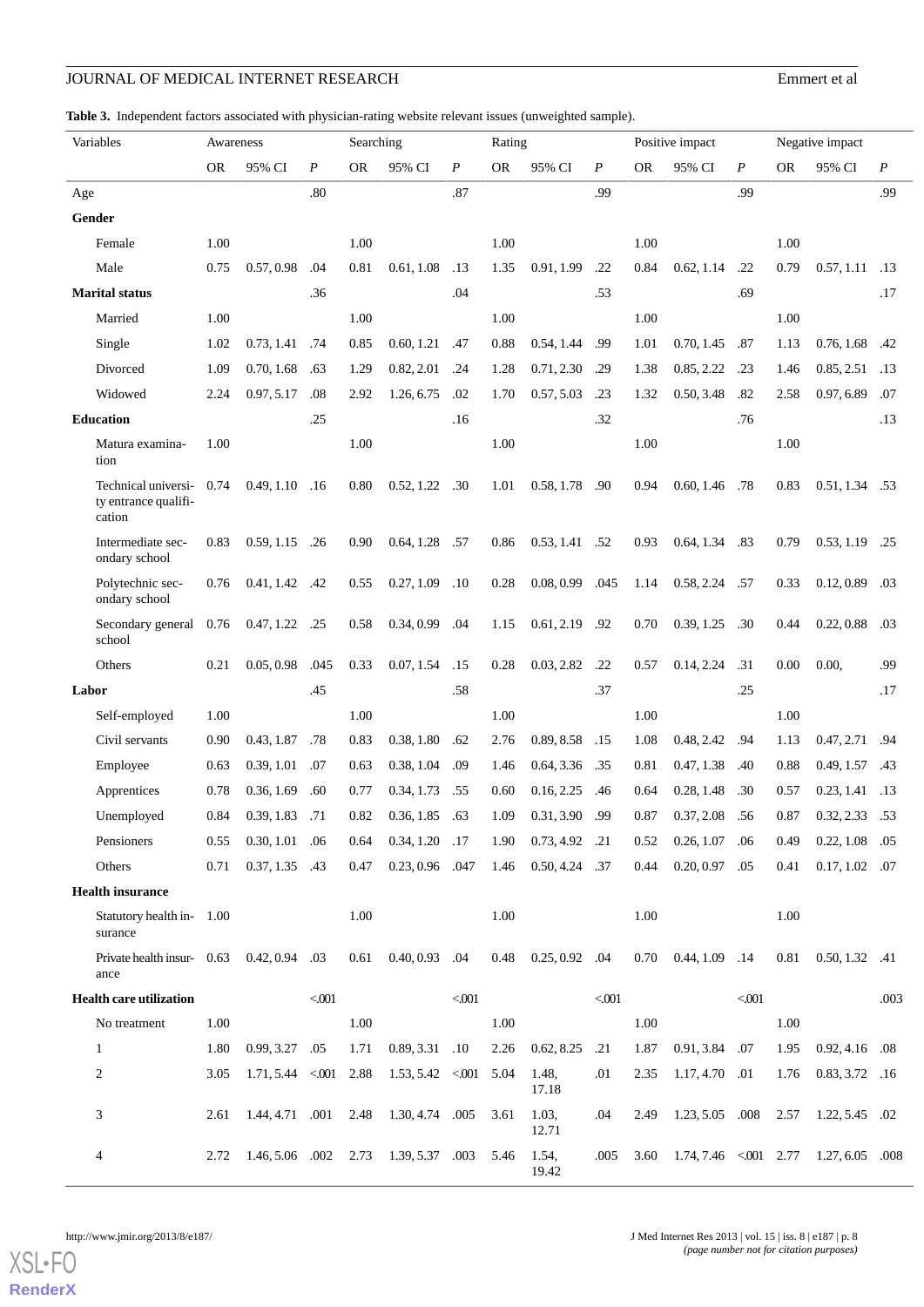| Variables            | Awareness |            |         | Searching |            |              | Rating    |                |       |           | Positive impact |       |           | Negative impact    |                |  |
|----------------------|-----------|------------|---------|-----------|------------|--------------|-----------|----------------|-------|-----------|-----------------|-------|-----------|--------------------|----------------|--|
|                      | <b>OR</b> | 95% CI     | P       | <b>OR</b> | 95% CI     | P            | <b>OR</b> | 95% CI         | P     | <b>OR</b> | 95% CI          | P     | <b>OR</b> | 95% CI             | $\overline{P}$ |  |
| $5+$                 | 4.16      | 2.34, 7.38 | < 0.001 | 3.75      | 2.00, 7.00 | $< 001$ 7.47 |           | 2.21,<br>25.27 | < 001 | 4.07      | 2.05, 8.05      | < 001 | 3.67      | 1.78, 7.57 < 0.001 |                |  |
| Internet use         |           |            | .13     |           |            | .06          |           |                | .17   |           |                 | .06   |           |                    | .14            |  |
| $>$ once a day       | 1.00      |            |         | 1.00      |            |              | 1.00      |                |       | 1.00      |                 |       | 1.00      |                    |                |  |
| once a day           | 0.72      | 0.47, 1.10 | .09     | 0.63      | 0.40, 1.01 | .05          | 0.59      | 0.30, 1.18     | .06   | 0.63      | 0.38, 1.05      | .06   | 0.61      | $0.34, 1.10$ .07   |                |  |
| $<$ once a day       | 0.69      | 0.37, 1.30 | .21     | 0.69      | 0.36, 1.35 | .18          | 1.04      | 0.45, 2.38     | .66   | 0.68      | 0.33, 1.39      | .14   | 1.01      | 0.48, 2.14         | .80            |  |
| <b>Health Status</b> |           |            | .99     |           |            | .99          |           |                | .26   |           |                 | .72   |           |                    | .98            |  |

<span id="page-8-0"></span>**Table 4.** Binary multivariate logistic regression analysis associated with physician-rating website relevant issues (unweighted sample).

| Statistical results       | Awareness | Searching | Rating    | Positive impact | Negative impact |
|---------------------------|-----------|-----------|-----------|-----------------|-----------------|
| $-2$ Log-likelihood       | 1468.31   | 1332.10   | 778.44    | 1225.13         | 1040.82         |
| Pseudo $R^2$ (Nagelkerke) | 0.162     | 0.166     | 0.205     | 0.155           | 0.175           |
| Constant                  | 0.008     | $-20.176$ | $-19.176$ | $-20.011$       | $-20.389$       |
| n                         | 1279      | 1279      | 1279      | 1279            | 1279            |

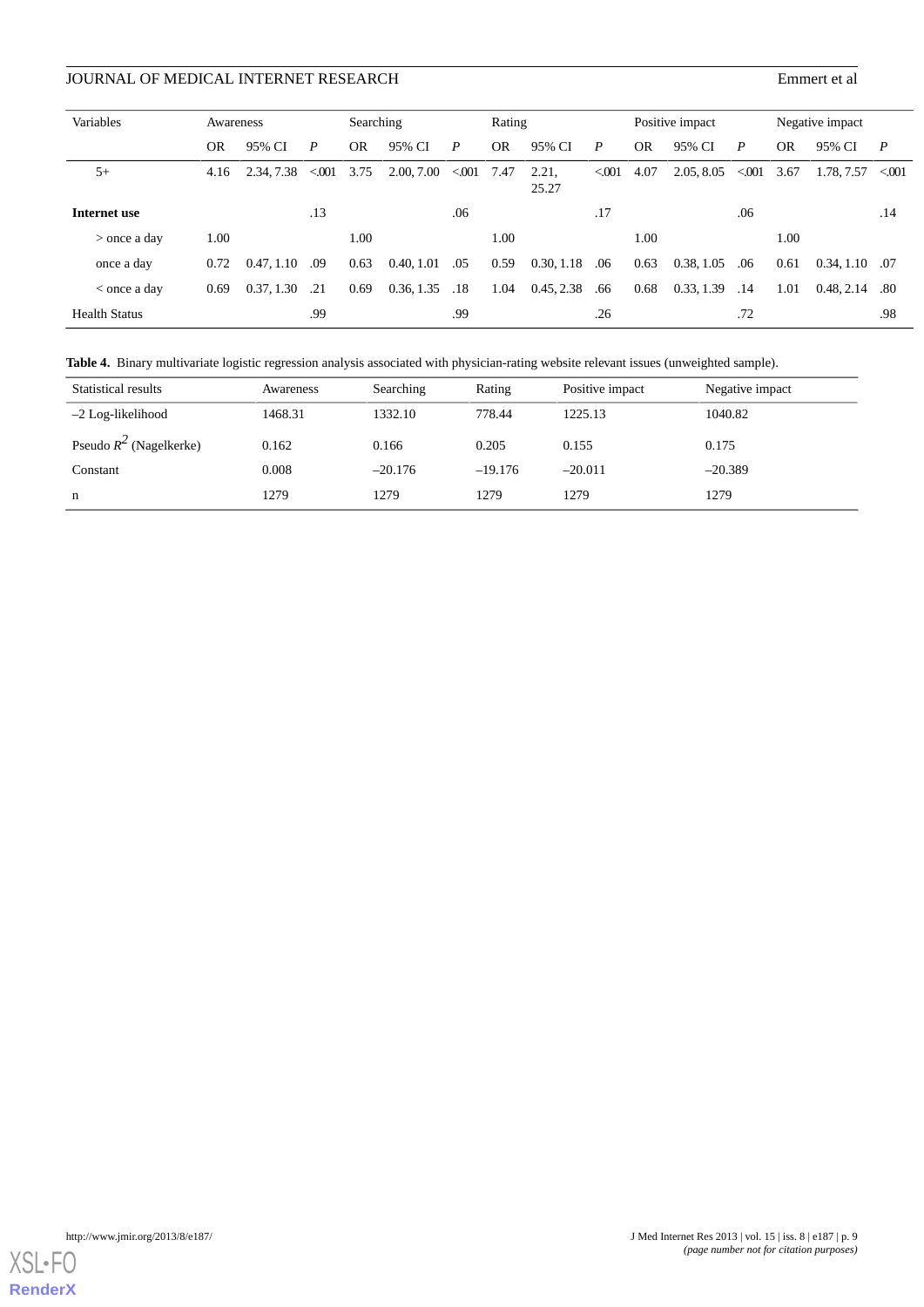<span id="page-9-0"></span>**Table 5.** Independent factors associated with physician-rating website relevant topics (weighted sample).

| Variables        |                                                     | Awareness |                         |                  | Searching<br>Positive impact<br>Rating |                        |                  |           |                   | Negative impact  |           |                   |                  |           |                  |       |
|------------------|-----------------------------------------------------|-----------|-------------------------|------------------|----------------------------------------|------------------------|------------------|-----------|-------------------|------------------|-----------|-------------------|------------------|-----------|------------------|-------|
|                  |                                                     | <b>OR</b> | 95% CI                  | $\boldsymbol{P}$ | <b>OR</b>                              | 95% CI                 | $\boldsymbol{P}$ | <b>OR</b> | 95% CI            | $\boldsymbol{P}$ | <b>OR</b> | 95% CI            | $\boldsymbol{P}$ | <b>OR</b> | 95% CI           | P     |
| Age              |                                                     |           |                         | .08              |                                        |                        | .47              |           |                   | .99              |           |                   | .60              |           |                  | .99   |
| Gender           |                                                     |           |                         |                  |                                        |                        |                  |           |                   |                  |           |                   |                  |           |                  |       |
|                  | Female                                              | 1.00      |                         |                  | 1.00                                   |                        |                  | 1.00      |                   |                  | 1.00      |                   |                  | 1.00      |                  |       |
|                  | Male                                                | 0.77      | 0.57, 1.03              | .08              | 0.91                                   | 0.66, 1.26             | .58              | 1.40      | 0.89, 2.19        | .14              | 0.86      | 0.62, 1.21        | .40              | 0.80      | 0.54, 1.17       | .25   |
|                  | <b>Marital status</b>                               |           |                         | .49              |                                        |                        | .56              |           |                   | .25              |           |                   | .90              |           |                  | .04   |
|                  | Married                                             | 1.00      |                         |                  | 1.00                                   |                        |                  | 1.00      |                   |                  | 1.00      |                   |                  | 1.00      |                  |       |
|                  | Single                                              | 1.03      | 0.70, 1.50              | .21              | 0.85                                   | 0.53, 1.34             | .48              | 1.15      | 0.59, 2.22        | .68              | 0.90      | 0.55, 1.48        | .69              | 1.07      | 0.62, 1.84       | .81   |
|                  | Divorced                                            | 1.02      | 0.63, 1.74              | .96              | 1.05                                   | 0.58, 1.89             | .89              | 1.56      | 0.71, 3.40        | .27              | 1.00      | 0.52, 1.91        | .99              | 1.13      | 0.54, 2.36       | .75   |
|                  | Widowed                                             | 1.49      | 0.65, 3.39              | .34              | 1.69                                   | 0.73, 3.92             | .22              | 2.62      | 0.94, 7.29        | .07              | 1.35      | 0.53, 3.47        | .53              | 4.18      | 1.59,<br>10.96   | .004  |
| <b>Education</b> |                                                     |           |                         | .07              |                                        |                        | .03              |           |                   | .57              |           |                   | .84              |           |                  | .32   |
|                  | <b>High School</b>                                  | 1.00      |                         |                  | 1.00                                   |                        |                  | 1.00      |                   |                  | 1.00      |                   |                  | 1.00      |                  |       |
|                  | Technical uni-<br>versity entrance<br>qualification | 0.65      | 0.41, 1.03              | .06              | 0.72                                   | 0.44, 1.18             | .19              | 0.96      | 0.49, 1.87        | .90              | 0.94      | 0.57, 1.57        | .82              | 0.94      | 0.54, 1.64       | .84   |
|                  | Intermediate<br>secondary<br>school                 | 0.81      | 0.55, 1.19              | .28              | 0.90                                   | 0.60, 1.34 .59         |                  | 0.99      | $0.56, 1.75$ .97  |                  | 1.00      | 0.64, 1.55        | .99              | 0.88      | 0.54, 1.43       | .60   |
|                  | Polytechnic sec-<br>ondary school                   | 0.68      | 0.34, 1.35              | .27              | 0.44                                   | 0.21, 0.95             | .04              | 0.39      | 0.12, 1.27        | .19              | 1.28      | 0.59, 2.78        | .53              | 0.25      | $0.07, 0.86$ .03 |       |
|                  | Secondary gen-<br>eral school                       | 0.76      | 0.45, 1.30              | .32              | 0.45                                   | 0.24, 0.83             | .01              | 0.87      | 0.41, 1.88 .73    |                  | 0.84      | 0.43, 1.64        | .61              | 0.62      | 0.29, 1.34       | .22   |
|                  | Others                                              | 0.10      | 0.02, 0.63              | .01              | 0.21                                   | 0.03, 1.31             | .10              | 0.29      | 0.03, 2.54        | .27              | 0.43      | 0.10, 1.84        | .25              | 0.00      | 0.00,            | .99   |
| Labor            |                                                     |           |                         | .11              |                                        |                        | .50              |           |                   | .005             |           |                   | .26              |           |                  | .15   |
|                  | Self-employed                                       | 1.00      |                         |                  | 1.00                                   |                        |                  | 1.00      |                   |                  | 1.00      |                   |                  | 1.00      |                  |       |
|                  | Civil servants                                      | 0.91      | 0.39, 2.15              | .83              | 1.28                                   | 0.51, 3.19             | .60              | 4.84      | 1.33,<br>17.64    | .02              | 1.57      | 0.60, 4.09        | .36              | 1.77      | 0.61, 5.13       | .29   |
|                  | Employee                                            | 0.57      | 0.32, 1.00              | .05              | 0.63                                   | 0.34, 1.15             | .13              | 1.49      | 0.56, 3.99        | .42              | 0.94      | 0.48, 1.83        | .85              | 0.97      | 0.46, 2.03       | .93   |
|                  | Apprentices                                         | 0.64      | 0.29, 1.42              | .27              | 0.66                                   | 0.28, 1.54             | .34              | 0.43      | $0.11, 1.64$ .216 |                  | 0.91      | 0.37, 2.21        | .83              | 0.65      | 0.24, 1.78       | .41   |
|                  | Unemployed                                          | 0.57      | 0.21, 1.55              | .27              | 0.59                                   | 0.20, 1.74             | .34              | 0.54      | $0.08, 3.61$ .53  |                  | 0.54      | 0.16, 1.77        | .31              | 0.41      | $0.10, 1.71$ .22 |       |
|                  | Pensioners                                          | 0.35      | $0.18, 0.70$ .003       |                  | 0.59                                   | $0.28, 1.23$ .16       |                  | 1.22      | 0.41, 3.58 .72    |                  | 0.46      | 0.20, 1.10        | .08              | 0.49      | 0.19, 1.26 .14   |       |
|                  | Others                                              | 0.73      | $0.34, 1.55$ .41        |                  | 0.58                                   | $0.25, 1.35$ .20       |                  | 2.38      | $0.69, 8.19$ .17  |                  | 0.60      | $0.23, 1.54$ .29  |                  | 0.47      | $0.15, 1.43$ .18 |       |
|                  | <b>Health insurance</b>                             |           |                         |                  |                                        |                        |                  |           |                   |                  |           |                   |                  |           |                  |       |
|                  | Statutory health 1.00<br>insurance                  |           |                         |                  | 1.00                                   |                        |                  | 1.00      |                   |                  | 1.00      |                   |                  | 1.00      |                  |       |
|                  | Private health<br>insurance                         | 0.77      | 0.50, 1.19              | .24              | 0.56                                   | $0.34, 0.90$ .02       |                  | 0.52      | $0.25, 1.06$ .07  |                  | 0.82      | 0.50, 1.36        | .45              | 0.79      | $0.46, 1.38$ .41 |       |
| tion             | Health care utiliza-                                |           |                         | $<001$           |                                        |                        | $<001$           |           |                   | .002             |           |                   | $<001$           |           |                  | < 001 |
|                  | No treatment                                        | 1.00      |                         |                  | 1.00                                   |                        |                  | 1.00      |                   |                  | 1.00      |                   |                  | 1.00      |                  |       |
| 1                |                                                     | 2.32      | 1.17, 4.57              | .02              | 2.02                                   | $0.96, 4.28$ .07       |                  | 1.82      | $0.51, 6.52$ .36  |                  | 1.88      | 0.82, 4.27        | .13              | 2.05      | 0.83, 5.08 .12   |       |
| 2                |                                                     | 3.62      | $1.86, 7.03$ < 001 3.26 |                  |                                        | 1.57, 6.77 .002        |                  | 3.57      | 1.06,<br>12.00    | .04              | 2.62      | 1.18, 5.81 .02    |                  | 1.62      | 0.65, 4.01       | .30   |
| 3                |                                                     | 3.94      | $1.99, 7.79 < 001$ 3.63 |                  |                                        | $1.73, 7.66 \le 0.001$ |                  | 2.91      | 0.83,<br>10.25    | .10              | 4.43      | 1.99, 9.86 < 0.01 |                  | 4.25      | 1.75,<br>10.31   | < 001 |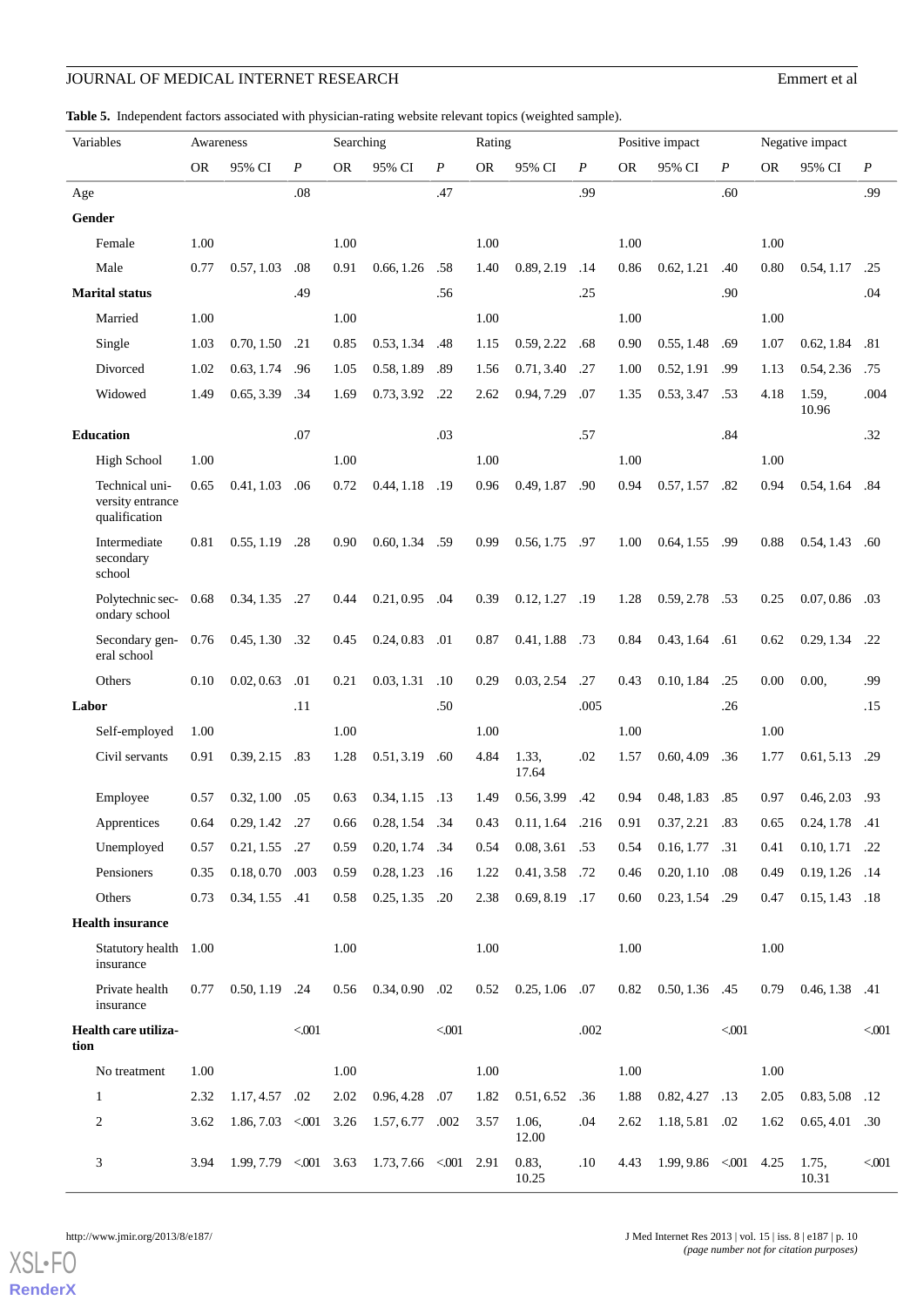| Variables      | Awareness |            |                  | Searching |            |                  | Rating    |                |                  |           | Positive impact |       |           | Negative impact  |                  |
|----------------|-----------|------------|------------------|-----------|------------|------------------|-----------|----------------|------------------|-----------|-----------------|-------|-----------|------------------|------------------|
|                | <b>OR</b> | 95% CI     | $\boldsymbol{P}$ | <b>OR</b> | 95% CI     | $\boldsymbol{P}$ | <b>OR</b> | 95% CI         | $\boldsymbol{P}$ | <b>OR</b> | 95% CI          | P     | <b>OR</b> | 95% CI           | $\boldsymbol{P}$ |
| $\overline{4}$ | 3.23      | 1.60, 6.53 | < 001            | 3.46      | 1.60, 7.49 | .002             | 5.09      | 1.45,<br>17.86 | .01              | 4.75      | 2.08.<br>10.86  | < 001 | 3.90      | 1.56, 9.74       | .004             |
| $5+$           | 4.85      | 2.49.9.43  | < 001            | 4.10      | 1.98, 8.48 | < 001            | 6.66      | 2.00,<br>22.20 | .002             | 5.85      | 2.64,<br>12.82  | < 001 | 5.81      | 2.46,<br>13.76   | < 0.001          |
| Internet use   |           |            | .03              |           |            | .02              |           |                | .03              |           |                 | .010  |           |                  | .01              |
| $>$ once a day | 1.00      |            |                  | 1.00      |            |                  | 1.00      |                |                  | 1.00      |                 |       | 1.00      |                  |                  |
| once a day     | 0.53      | 0.32, 0.88 | .01              | 0.46      | 0.26, 0.81 | .007             | 0.28      | 0.11, 0.70     | .007             | 0.45      | 0.25, 0.84      | .011  | 0.37      | 0.18, 0.78       | .009             |
| $<$ once a day | 0.61      | 0.29, 1.28 | .19              | 0.57      | 0.26, 1.26 | .17              | 1.02      | 0.37, 2.83     | .97              | 0.41      | 0.17, 1.00      | .05   | 0.44      | $0.15, 1.26$ .13 |                  |
| Health status  |           |            | .40              |           |            | .14              |           |                | .02              |           |                 | .06   |           |                  | .37              |

<span id="page-10-0"></span>**Table 6.** Binary multivariate logistic regression analysis associated with physician-rating website relevant issues (weighted sample).

| Statistical results       | Awareness | Searching | Rating    | Positive impact | Negative impact |
|---------------------------|-----------|-----------|-----------|-----------------|-----------------|
| $-2$ Log-Likelihood       | 1304.15   | 1160.57   | 703.95    | 1068.71         | 881.74          |
| Pseudo $R^2$ (Nagelkerke) | 0.276     | 0.268     | 0.294     | 0.259           | 0.278           |
| Constant                  | $-0.763$  | $-20.163$ | $-17.551$ | $-19.926$       | $-21.055$       |
| n                         | 1279      | 1279      | 1279      | 1279            | 1279            |

# *Discussion*

# **Principal Findings**

Research in the field of public reporting has primarily focused on the effects of traditional instruments, which provide quality information about health care providers as related to clinical measures. However, little knowledge is available about the awareness and influence of physician-rating websites on a patient's choice. It remains unclear which key predictors are associated with the knowledge and the use of such sites. In this context, this study investigates the influence of physician-rating websites when choosing a physician and it identifies the main key predictors that are associated with the knowledge and the use of physician-rating websites by conducting a cross-sectional online survey.

In our study, approximately one-third (483/1505, 32.09%) of all respondents were aware of the existence of German physician-rating websites. This demonstrates that physician-rating websites are likely to have achieved a significant amount of publicity at least when it comes to the online population so far. Numbers from the United States indicate lower levels of awareness for such websites, although the data are older. In 2008, the Update on Consumers' Views of Patient Safety and Quality Information telephone-based survey (N=1517 respondents) showed that only 6% of Americans had heard of Hospital Compare [[38\]](#page-14-4), a consumer-oriented website that provides information on how well hospitals provide recommended care to their patients [[39\]](#page-14-5). Another telephone survey was conducted in 2007 (N=1007 Californian adults) that showed that less than one-quarter of respondents (22% in 2007 vs 14% in 2004) had seen physician quality ratings; however, those numbers are rising [[40\]](#page-14-6).

In our study, one-quarter of respondents (381/1505, 25.32%) had actively searched for a physician on a German physician-rating website. Compared with other previous German surveys, this indicates an increasing amount of users on such websites. In 2011, the German Society for Consumer Research (Gesellschaft für Konsumforschung) showed a slightly lower percentage (22.6%) [\[41](#page-14-7)]. In 2011, another representative telephone survey of 2048 German citizens showed only 10% of respondents had searched for physicians by using German physician-rating websites (7% in 2010) [\[42](#page-14-8)[,43](#page-14-9)]. The differences might, to a certain degree, be because of the study population (online panel vs telephone survey). In 2010, in the United States, a telephone-based survey among 3001 adults was conducted and it found that 16% of current Internet users and 19% of current online health seekers had consulted online rankings or reviews of doctors or of other providers. The same was true of another survey conducted in December 2008, which reported that 24% of respondents had used an online ranking or review when choosing a physician [[44\]](#page-14-10). In general, 12% of adults have consulted online rankings or reviews of doctors or of other providers [[45\]](#page-14-11). In 2011, 5% of US consumers had reported using a blog in the past year to learn about others' health care experiences (in the report, the term "blog" was not defined; thus, it remains uncertain whether these blogs are equal to physician-rating websites) [[46\]](#page-14-12).

Concerning our sample, 11.03% (166/1505) of respondents had posted a rating on a German physician-rating website. With reference to respondents who were exclusively aware of physician-rating websites, every third respondent had already rated a physician. The numbers observed here are higher than those from other studies. The representative telephone survey of 2048 German citizens mentioned previously showed that only 2% of respondents had posted a rating for physicians on German physician-rating websites in 2011 [\[42](#page-14-8)]; 1 year before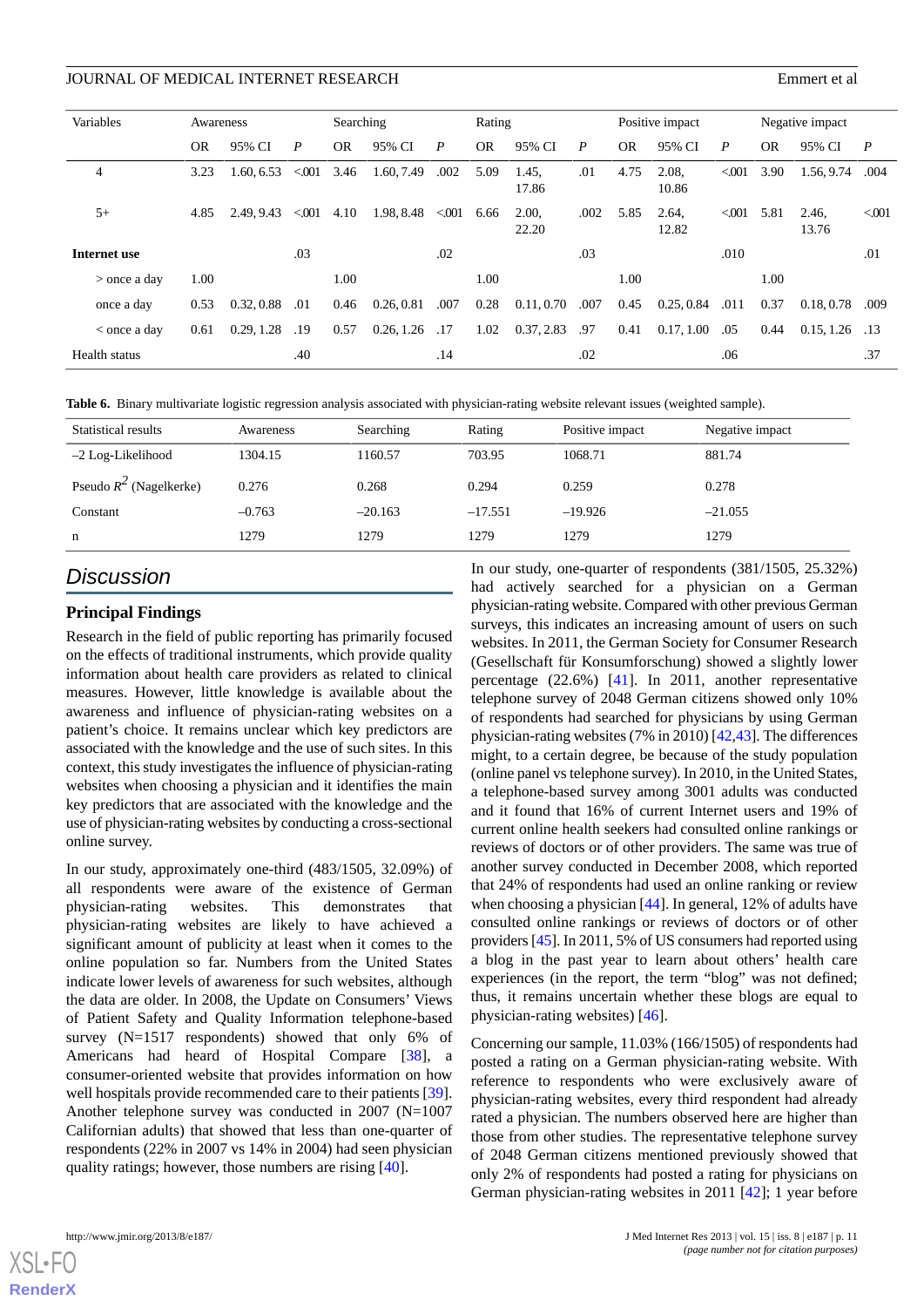(in 2010), the number was only 1% [[43\]](#page-14-9). A telephone-based US survey among 3001 adults in 2010 found that 4% of current Internet users (n=2065) and 6% of current online health seekers had posted an online review of a doctor. This was consistent with another study conducted in December 2008 that reported 5% [\[44](#page-14-10)]. Two additional studies found that 3% of adults had posted a review online about a doctor [\[45](#page-14-11),[46\]](#page-14-12). Therefore, only a minority have posted a rating on a physician-rating website. Rating numbers from other sectors confirm this observation (music: 5%, real estate: 4%, and cell phone: 3%) [\[47](#page-14-13)].

There are some surveys that investigate the impact of publicly available quality information on consumer behavior. According to our study, 65.35% (249/381) of those having performed an online search by means of a physician-rating website made their decision based on the ratings presented. This gives leverage to the statement that physicians should not underestimate the impact of such sites. Because patient awareness of such sites is likely to grow, it can be inferred that patients will be increasingly influenced by the information presented on physician-rating websites. In a US survey from 2007, it was shown that 14% of Internet users read online reviews before purchasing medical services. Of those, 76% specified that these online reviews had a significant influence on their decision [\[48\]](#page-14-14). However, another US study from 2008 found a much lower impact. The California telephone survey conducted in 2007 showed that only 2% of those surveyed had made a change based on information posted on a rating site (1% in 2004) [[40\]](#page-14-6). Numbers from other sectors have also shown a lower impact on decision making (eg, music: 7%, cell phone: 10%) [[47\]](#page-14-13).

In our models, the most strongly associated variable for our physician-rating website measure was shown to be health care utilization. This is in-line with a large study conducted by Andreassen et al [[49\]](#page-14-15), who investigated factors that affect the health-related use of the Internet among 7 European countries. They also showed statistically significant higher odds ratios in the subsample of Internet users with higher health care utilization. Moreover, a statistically significant number of those insured by SHI were likely to be aware of such sites and use them more often when seeking and rating a physician online. Although we could not find any published evidence backing our finding, it seems probable that this is because of the fact that some large physician-rating websites are administered by SHI companies (eg, the Arztnavigator is run by the largest German SHI, Allgemeine Ortskrankenkasse). They have been promoting their website through various media channels, such as television, newspaper, radio, Internet, and membership magazines. This may have led to higher scores for those insured by an SHI company.

Higher odds ratios were calculated for female respondents in 4 variables, although only differences with respect to the awareness of the sites were proven to be statistically significant. However, significant differences could not be shown in any of our weighted models. Higher health-related online activity levels for females in general have been shown by various other studies that confirm our finding [[49-](#page-14-15)[57\]](#page-15-0). One explanation for that finding might be that women are more interested in health-related Internet use than are men [\[48](#page-14-14),[58\]](#page-15-1). Furthermore, women are more likely to register strong positive beliefs

regarding the benefits of online health searches [[59\]](#page-15-2). Additionally, it seems likely that it is mostly females who take responsibility for the family's health. In cases of illness, it is mostly females who seek medical aid for themselves, their husbands, or their children [\[58](#page-15-1)].

In almost every model, those who were widowed were more likely to be aware of, or take advantage of, physician-rating websites, although differences were statistically significant on only 2 accounts: participants who actively searched for physicians in the unweighted models and participants who were negatively influenced in the weighted models. Because these participants had already lost a family member, it seems likely that some might have searched for health- and/or disease-related information online. Possibly, they came across physician-rating websites and were, therefore, more familiar with those websites. However, we did not find any evidence backing our assumption. In contrast, those widowed were likely to be older and possibly not familiar with online websites. Studies have shown that widowers, in general, have a lower use of eHealth [\[57](#page-15-0)]. Other studies have found that individuals who are married or who live with a partner are more likely to search for health information online [[51](#page-14-16)[,53](#page-14-17)]. We could not prove whether there were any statistically significant differences in our results regarding age in any of our models. In general, other studies (mostly telephone-based surveys) have shown that online health information seekers are relatively young (eg, [\[49](#page-14-15)-[53,](#page-14-17)[57](#page-15-0)[,60](#page-15-3),[61\]](#page-15-4)). However, there has not been sufficient amount of research conducted with a focus on obtaining an online sample.

No significant differences could be demonstrated with respect to education, employment, Internet use, or health status in our unweighted models. The latter is interesting because one could assume higher use of such sites with poorer health status. This assumption is backed by French and Italian evidence, which shows statistically significant higher eHealth use results for respondents with a poor perception of health or mental health as compared with those of moderate or excellent health perceptions [[53](#page-14-17)[,57](#page-15-0)]. However, several studies have been published showing similar results to ours. For example, Couper et al [\[50](#page-14-18)] demonstrated that those with better self-rated health had higher scores for health-related Internet use than those with lower health status (although not statistically significant). Andreassen et al [\[49](#page-14-15)] also showed an opposite impact of health status on health-related Internet use (ie, those who reported poorer health used the Internet less for health purposes). Neither Hüfken and colleagues [\[61](#page-15-4)] nor Dumitru and colleagues [\[62](#page-15-5)] could prove higher health-related Internet use for those with poorer health status. However, medical indicators of health, such as a current diagnosis of long-term illness or disability, indicate a higher level of health-related use of the Internet [[49\]](#page-14-15). Regarding education, our results are in-line with other studies showing that people with higher education are more likely to use the Internet for health purposes (eg, [[49,](#page-14-15)[53](#page-14-17),[56,](#page-15-6)[57](#page-15-0),[60\]](#page-15-3)). Higher results for those with higher education levels could be demonstrated in almost all models, although differences could not be proven to be statistically significant. Finally, concerning the frequency of Internet use, no statistically significant differences could be observed in the unweighted models, but they could be found in almost all of the weighted models. Higher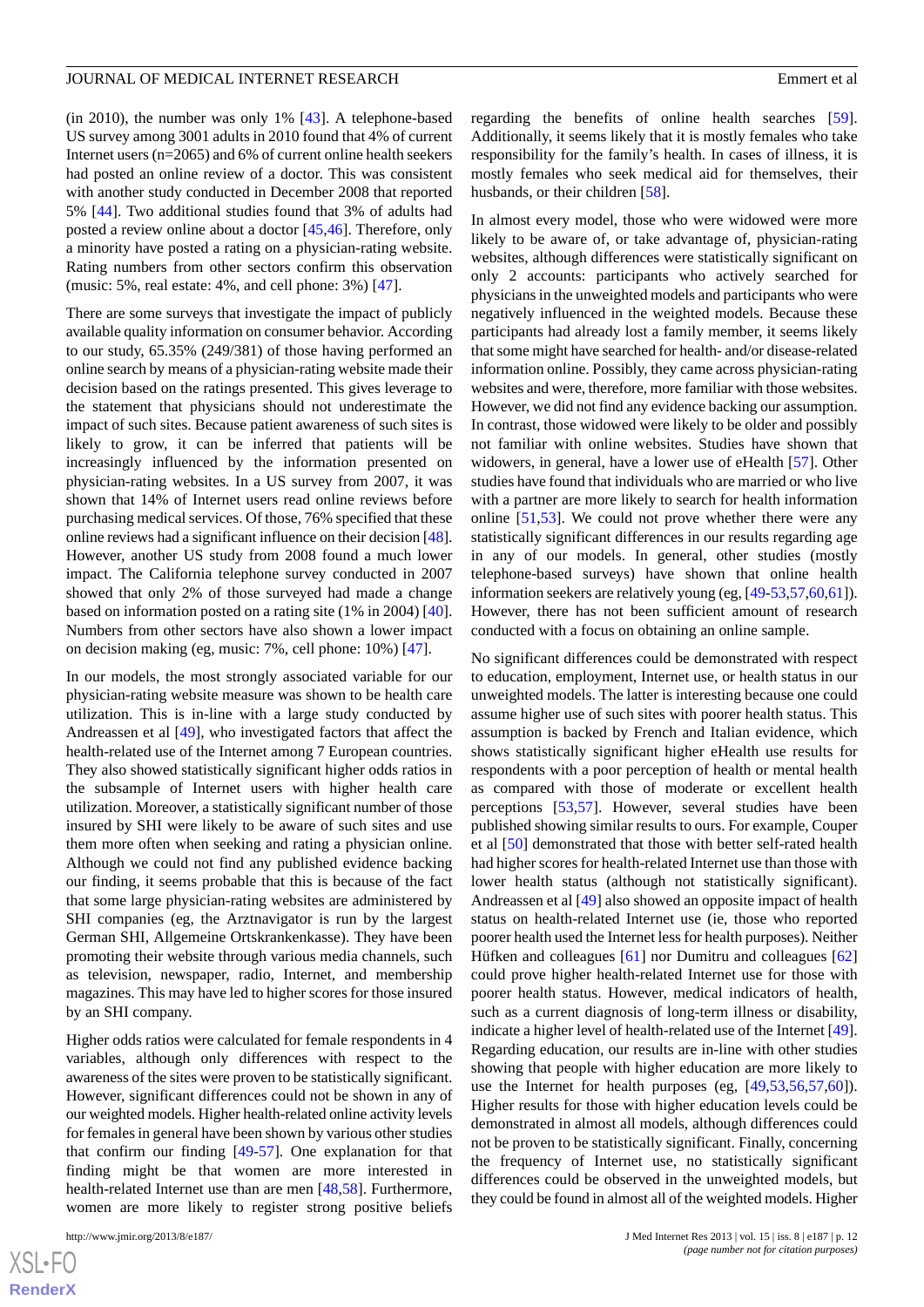results for those respondents using the Internet more frequently could also be shown in other studies (eg, [[53,](#page-14-17)[56](#page-15-6)]).

In summary, this study demonstrated that physician-rating websites have become more common in the German online environment. Compared with previous investigations, the number of users seems to have increased. This is especially true of females with a higher education status, who are insured by SHI, and who utilize the health care sector at a higher rate. This group has demonstrated that it is aware of, and that it takes advantage of, such sites. The strongest predictor for physician-rating website use was shown to be health care utilization. Finally, it should be emphasized that physician-rating websites play an important role in choosing a physician and since their emergence in the public domain, they have influenced the decision-making process of patients. With a further increase in popularity of such sites, we predict that their influence will likely increase. Future studies are needed to investigate whether physician-rating websites have the potential to reflect the quality of care offered by health care providers.

# **Limitations**

There are some limitations that have to be taken into account when interpreting the results of this investigation. Firstly, this study was designed as a cross-sectional survey. Thus, we were able to identify association between exposure and outcomes. However, we could not infer cause and effect. Furthermore, the findings about the influence of physician-rating websites might differ from those studies applying an experimental design under real conditions. Therefore, we did not analyze empirical data regarding the influence in terms of numbers of encounters per quarter, the change with respect to the proportion of SHI to private health insurance patients per practice, etc. Next, we consulted an online panel for our study purposes. Obtaining an online sample instead of an offline sample meant that representation of a sample population as a whole (including online and offline samples) was not achievable. (According to the D21-Digital-Index-2013, approximately 23.5% of the German population are offline [[63\]](#page-15-7).) Even adjusting for differences in age, gender, education, etc, cannot compensate for the offline population. As a consequence, our findings may not be generalizable to the entire German population because the composition of the study population is predominantly middle-aged, female, and covered by private health insurance. Our study is also limited because of surveying an online panel. Those participants might be more familiar with Internet-related topics, such as searching a physician online. That could have led to higher awareness levels.

# **Acknowledgments**

The author would like to thank Dr Phillip Goos and Ms Elke Ruppert from jameda for financing this survey.

## <span id="page-12-5"></span>**Conflicts of Interest**

None declared.

# **Multimedia Appendix 1**

<span id="page-12-0"></span>The 28-item questionnaire.

[[PDF File \(Adobe PDF File\), 324KB-Multimedia Appendix 1](https://jmir.org/api/download?alt_name=jmir_v15i8e187_app1.pdf&filename=54980094d8f85a3fc93cd211f9ac74d1.pdf)]

#### **References**

- 1. Dynan L, Goudie A, Smith RB, Fairbrother G, Simpson LA. Differences in quality of care among non-safety-net, safety-net, and children's hospitals. Pediatrics 2013 Feb;131(2):304-311. [doi: [10.1542/peds.2012-1089\]](http://dx.doi.org/10.1542/peds.2012-1089) [Medline: [23296439\]](http://www.ncbi.nlm.nih.gov/entrez/query.fcgi?cmd=Retrieve&db=PubMed&list_uids=23296439&dopt=Abstract)
- 2. Lebrun LA, Shi L, Zhu J, Sharma R, Sripipatana A, Hayashi AS, et al. Racial/ethnic differences in clinical quality performance among health centers. J Ambul Care Manage 2013;36(1):24-34. [doi: [10.1097/JAC.0b013e3182473523\]](http://dx.doi.org/10.1097/JAC.0b013e3182473523) [Medline: [23222010\]](http://www.ncbi.nlm.nih.gov/entrez/query.fcgi?cmd=Retrieve&db=PubMed&list_uids=23222010&dopt=Abstract)
- <span id="page-12-1"></span>3. Merchant RM, Yang L, Becker LB, Berg RA, Nadkarni V, Nichol G, American Heart Association Get With the Guideline-Resuscitation Investigators. Variability in case-mix adjusted in-hospital cardiac arrest rates. Med Care 2012 Feb;50(2):124-130 [[FREE Full text](http://europepmc.org/abstract/MED/22249921)] [doi: [10.1097/MLR.0b013e31822d5d17](http://dx.doi.org/10.1097/MLR.0b013e31822d5d17)] [Medline: [22249921](http://www.ncbi.nlm.nih.gov/entrez/query.fcgi?cmd=Retrieve&db=PubMed&list_uids=22249921&dopt=Abstract)]
- <span id="page-12-3"></span><span id="page-12-2"></span>4. Tsai C, Sullivan AF, Gordon JA. Racial/ethnic differences in emergency care for joint dislocation in 53 US EDs. Am J Emerg Med 2012;30(9):1970-1980. [doi: [10.1016/j.ajem.2012.04.023\]](http://dx.doi.org/10.1016/j.ajem.2012.04.023)
- <span id="page-12-4"></span>5. Laschet H. ÄrzteZeitung. 2013 Jan 21. GBA knöpft sich fünf Problem-Indikation vor URL: [http://www.aerztezeitung.de/](http://www.aerztezeitung.de/politik_gesellschaft/versorgungsforschung/article/829958/qualitaet-gba-knoepft-fuenf-problem-indikation.html) [politik\\_gesellschaft/versorgungsforschung/article/829958/qualitaet-gba-knoepft-fuenf-problem-indikation.html](http://www.aerztezeitung.de/politik_gesellschaft/versorgungsforschung/article/829958/qualitaet-gba-knoepft-fuenf-problem-indikation.html) [accessed 2013-08-19] [\[WebCite Cache ID 6J06WIDJG](http://www.webcitation.org/

                                    6J06WIDJG)]
- 6. Porter ME, Guth C. Chancen für das deutsche Gesundheitssystem. Berlin: Springer/Gabler; 2012.
- 7. Hibbard J, Sofaer S. US Department of Health and Human Services: Agency for Healthcare Research and Quality. 2010. Best Practices in Public Reporting No 1: How To Effectively Present Health Care Performance Data To Consumers URL: <http://www.ahrq.gov/legacy/qual/pubrptguide1.htm> [accessed 2013-08-14] [[WebCite Cache ID 6IrktfBQF\]](http://www.webcitation.org/

                                    6IrktfBQF)
- 8. Hibbard JH. What can we say about the impact of public reporting? Inconsistent execution yields variable results. Ann Intern Med 2008 Jan 15;148(2):160-161. [Medline: [18195340](http://www.ncbi.nlm.nih.gov/entrez/query.fcgi?cmd=Retrieve&db=PubMed&list_uids=18195340&dopt=Abstract)]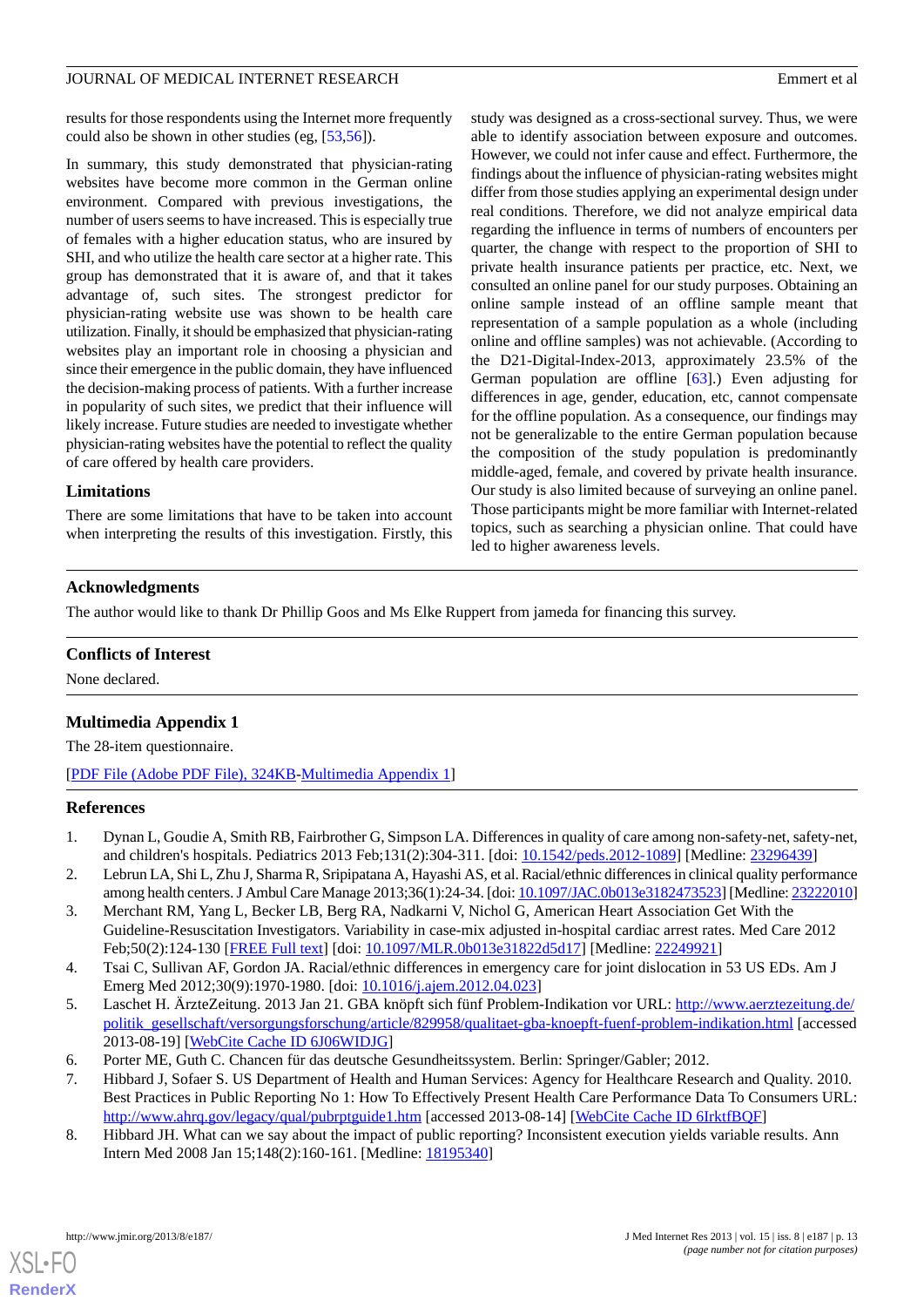- <span id="page-13-0"></span>9. Mukamel DB, Mushlin AI. Quality of care information makes a difference: an analysis of market share and price changes after publication of the New York State Cardiac Surgery Mortality Reports. Med Care 1998 Jul;36(7):945-954. [Medline: [9674613\]](http://www.ncbi.nlm.nih.gov/entrez/query.fcgi?cmd=Retrieve&db=PubMed&list_uids=9674613&dopt=Abstract)
- 10. Chassin MR. Achieving and sustaining improved quality: lessons from New York State and cardiac surgery. Health Aff (Millwood) 2002;21(4):40-51 [\[FREE Full text\]](http://content.healthaffairs.org/cgi/pmidlookup?view=long&pmid=12117152) [Medline: [12117152\]](http://www.ncbi.nlm.nih.gov/entrez/query.fcgi?cmd=Retrieve&db=PubMed&list_uids=12117152&dopt=Abstract)
- 11. Mukamel DB, Weimer DL, Zwanziger J, Gorthy SF, Mushlin AI. Quality report cards, selection of cardiac surgeons, and racial disparities: A study of the publication of the New York State Cardiac Surgery Reports. Inquiry 2005;41(4):435-446. [Medline: [15835601](http://www.ncbi.nlm.nih.gov/entrez/query.fcgi?cmd=Retrieve&db=PubMed&list_uids=15835601&dopt=Abstract)]
- 12. Stevenson DG. Is a public reporting approach appropriate for nursing home care? J Health Polit Policy Law 2006 Aug;31(4):773-810. [doi: [10.1215/03616878-2006-003\]](http://dx.doi.org/10.1215/03616878-2006-003) [Medline: [16971545](http://www.ncbi.nlm.nih.gov/entrez/query.fcgi?cmd=Retrieve&db=PubMed&list_uids=16971545&dopt=Abstract)]
- <span id="page-13-11"></span>13. NHS. Quality and Outcomes Framework: Online GP practice results database: Search for the QOF results for your GP practice URL: <http://www.qof.ic.nhs.uk/search/index.asp> [accessed 2013-08-14] [\[WebCite Cache ID 6Irl5WjPE](http://www.webcitation.org/

                                    6Irl5WjPE)]
- 14. NHS. Choices: your health, your choices URL:<http://www.nhs.uk/Pages/HomePage.aspx> [accessed 2013-08-14] [\[WebCite](http://www.webcitation.org/

                    6Irl67sNN) [Cache ID 6Irl67sNN\]](http://www.webcitation.org/

                                    6Irl67sNN)
- <span id="page-13-1"></span>15. Wubker A, Sauerland D, Wubker A. Beeinflussen bessere Qualitatsinformationen die Krankenhauswahl in Deutschland? Eine empirische Untersuchung [Does Better Quality Information Affect Hospital Choice in Germany? An Empirical Analysis. With English summary]. Stuttgart: Lucius und Lucius; 2010:467-490.
- <span id="page-13-2"></span>16. Geraedts M, Schwartze D, Molzahn T. Hospital quality reports in Germany: patient and physician opinion of the reported quality indicators. BMC Health Serv Res 2007;7:157 [\[FREE Full text](http://www.biomedcentral.com/1472-6963/7/157)] [doi: [10.1186/1472-6963-7-157](http://dx.doi.org/10.1186/1472-6963-7-157)] [Medline: [17903244\]](http://www.ncbi.nlm.nih.gov/entrez/query.fcgi?cmd=Retrieve&db=PubMed&list_uids=17903244&dopt=Abstract)
- <span id="page-13-3"></span>17. Lagu T, Hannon NS, Rothberg MB, Lindenauer PK. Patients' evaluations of health care providers in the era of social networking: an analysis of physician-rating websites. J Gen Intern Med 2010 Sep;25(9):942-946 [\[FREE Full text\]](http://europepmc.org/abstract/MED/20464523) [doi: [10.1007/s11606-010-1383-0\]](http://dx.doi.org/10.1007/s11606-010-1383-0) [Medline: [20464523](http://www.ncbi.nlm.nih.gov/entrez/query.fcgi?cmd=Retrieve&db=PubMed&list_uids=20464523&dopt=Abstract)]
- <span id="page-13-5"></span><span id="page-13-4"></span>18. Berwick DM, James B, Coye MJ. Connections between quality measurement and improvement. Medical care 2003;41(1 Suppl):30-38. [Medline: [12544814](http://www.ncbi.nlm.nih.gov/entrez/query.fcgi?cmd=Retrieve&db=PubMed&list_uids=12544814&dopt=Abstract)]
- <span id="page-13-6"></span>19. Fung CH, Lim YW, Mattke S, Damberg C, Shekelle PG. Systematic review: the evidence that publishing patient care performance data improves quality of care. Ann Intern Med 2008 Jan 15;148(2):111-123. [Medline: [18195336\]](http://www.ncbi.nlm.nih.gov/entrez/query.fcgi?cmd=Retrieve&db=PubMed&list_uids=18195336&dopt=Abstract)
- 20. Emmert M, Gemza R, Schöffski O, Sohn S. [Public reporting in health care: the impact of publicly reported quality data on patient steerage]. Gesundheitswesen 2012 Jun;74(6):e25-e41. [doi: [10.1055/s-0031-1285857\]](http://dx.doi.org/10.1055/s-0031-1285857) [Medline: [21866496\]](http://www.ncbi.nlm.nih.gov/entrez/query.fcgi?cmd=Retrieve&db=PubMed&list_uids=21866496&dopt=Abstract)
- 21. Hibbard JH, Peters E. Supporting informed consumer health care decisions: data presentation approaches that facilitate the use of information in choice. Annu Rev Public Health 2003;24:413-433. [doi: [10.1146/annurev.publhealth.24.100901.141005\]](http://dx.doi.org/10.1146/annurev.publhealth.24.100901.141005) [Medline: [12428034](http://www.ncbi.nlm.nih.gov/entrez/query.fcgi?cmd=Retrieve&db=PubMed&list_uids=12428034&dopt=Abstract)]
- <span id="page-13-7"></span>22. Damman OC, Hendriks M, Rademakers J, Spreeuwenberg P, Delnoij DM, Groenewegen PP. Consumers' interpretation and use of comparative information on the quality of health care: the effect of presentation approaches. Health Expect 2012 Jun;15(2):197-211. [doi: [10.1111/j.1369-7625.2011.00671.x\]](http://dx.doi.org/10.1111/j.1369-7625.2011.00671.x) [Medline: [21615637](http://www.ncbi.nlm.nih.gov/entrez/query.fcgi?cmd=Retrieve&db=PubMed&list_uids=21615637&dopt=Abstract)]
- <span id="page-13-9"></span><span id="page-13-8"></span>23. Donelan K, Rogers RS, Eisenhauer A, Mort E, Agnihotri AK. Consumer comprehension of surgeon performance data for coronary bypass procedures. Ann Thorac Surg 2011 May;91(5):1400-5; discussion 1405. [doi: [10.1016/j.athoracsur.2011.01.019\]](http://dx.doi.org/10.1016/j.athoracsur.2011.01.019) [Medline: [21524448](http://www.ncbi.nlm.nih.gov/entrez/query.fcgi?cmd=Retrieve&db=PubMed&list_uids=21524448&dopt=Abstract)]
- <span id="page-13-10"></span>24. Gao GG, McCullough JS, Agarwal R, Jha AK. A changing landscape of physician quality reporting: analysis of patients' online ratings of their physicians over a 5-year period. J Med Internet Res 2012;14(1):e38 [\[FREE Full text\]](http://www.jmir.org/2012/1/e38/) [doi: [10.2196/jmir.2003](http://dx.doi.org/10.2196/jmir.2003)] [Medline: [22366336](http://www.ncbi.nlm.nih.gov/entrez/query.fcgi?cmd=Retrieve&db=PubMed&list_uids=22366336&dopt=Abstract)]
- <span id="page-13-12"></span>25. Emmert M, Sander U, Pisch F. Eight questions about physician-rating websites: a systematic review. J Med Internet Res 2013;15(2):e24 [\[FREE Full text](http://www.jmir.org/2013/2/e24/)] [doi: [10.2196/jmir.2360\]](http://dx.doi.org/10.2196/jmir.2360) [Medline: [23372115](http://www.ncbi.nlm.nih.gov/entrez/query.fcgi?cmd=Retrieve&db=PubMed&list_uids=23372115&dopt=Abstract)]
- <span id="page-13-14"></span>26. Hardey M. Consuming professions: user-review websites and health services. Journal of Consumer Culture 2010;10(1):129-149. [doi: [10.1177/1469540509355023\]](http://dx.doi.org/10.1177/1469540509355023)
- 27. Alemi F, Torii M, Clementz L, Aron DC. Feasibility of real-time satisfaction surveys through automated analysis of patients' unstructured comments and sentiments. Qual Manag Health Care 2012;21(1):9-19. [doi: [10.1097/QMH.0b013e3182417fc4](http://dx.doi.org/10.1097/QMH.0b013e3182417fc4)] [Medline: [22207014](http://www.ncbi.nlm.nih.gov/entrez/query.fcgi?cmd=Retrieve&db=PubMed&list_uids=22207014&dopt=Abstract)]
- 28. Black EW, Thompson LA, Saliba H, Dawson K, Black NM. An analysis of healthcare providers' online ratings. Inform Prim Care 2009;17(4):249-253. [Medline: [20359403](http://www.ncbi.nlm.nih.gov/entrez/query.fcgi?cmd=Retrieve&db=PubMed&list_uids=20359403&dopt=Abstract)]
- 29. Emmert M, Maryschok M, Eisenreich S, Schöffski O. [Websites to assess quality of care--appropriate to identify good physicians?]. Gesundheitswesen 2009 Apr;71(4):e18-e27. [doi: [10.1055/s-0028-1103288](http://dx.doi.org/10.1055/s-0028-1103288)] [Medline: [19221986\]](http://www.ncbi.nlm.nih.gov/entrez/query.fcgi?cmd=Retrieve&db=PubMed&list_uids=19221986&dopt=Abstract)
- <span id="page-13-13"></span>30. Kadry B, Chu LF, Kadry B, Gammas D, Macario A. Analysis of 4999 online physician ratings indicates that most patients give physicians a favorable rating. J Med Internet Res 2011;13(4):e95. [doi: [10.2196/jmir.1960\]](http://dx.doi.org/10.2196/jmir.1960) [Medline: [22088924\]](http://www.ncbi.nlm.nih.gov/entrez/query.fcgi?cmd=Retrieve&db=PubMed&list_uids=22088924&dopt=Abstract)
- 31. López A, Detz A, Ratanawongsa N, Sarkar U. What patients say about their doctors online: a qualitative content analysis. J Gen Intern Med 2012 Jun;27(6):685-692. [doi: [10.1007/s11606-011-1958-4\]](http://dx.doi.org/10.1007/s11606-011-1958-4) [Medline: [22215270](http://www.ncbi.nlm.nih.gov/entrez/query.fcgi?cmd=Retrieve&db=PubMed&list_uids=22215270&dopt=Abstract)]
- 32. Mostaghimi A, Crotty BH, Landon BE. The availability and nature of physician information on the internet. J Gen Intern Med 2010 Nov;25(11):1152-1156 [\[FREE Full text\]](http://europepmc.org/abstract/MED/20544300) [doi: [10.1007/s11606-010-1425-7](http://dx.doi.org/10.1007/s11606-010-1425-7)] [Medline: [20544300\]](http://www.ncbi.nlm.nih.gov/entrez/query.fcgi?cmd=Retrieve&db=PubMed&list_uids=20544300&dopt=Abstract)
- 33. Strech D, Reimann S. [German language physician rating sites]. Gesundheitswesen 2012 Aug;74(8-9):e61-e67. [doi: [10.1055/s-0031-1297254](http://dx.doi.org/10.1055/s-0031-1297254)] [Medline: [22189671](http://www.ncbi.nlm.nih.gov/entrez/query.fcgi?cmd=Retrieve&db=PubMed&list_uids=22189671&dopt=Abstract)]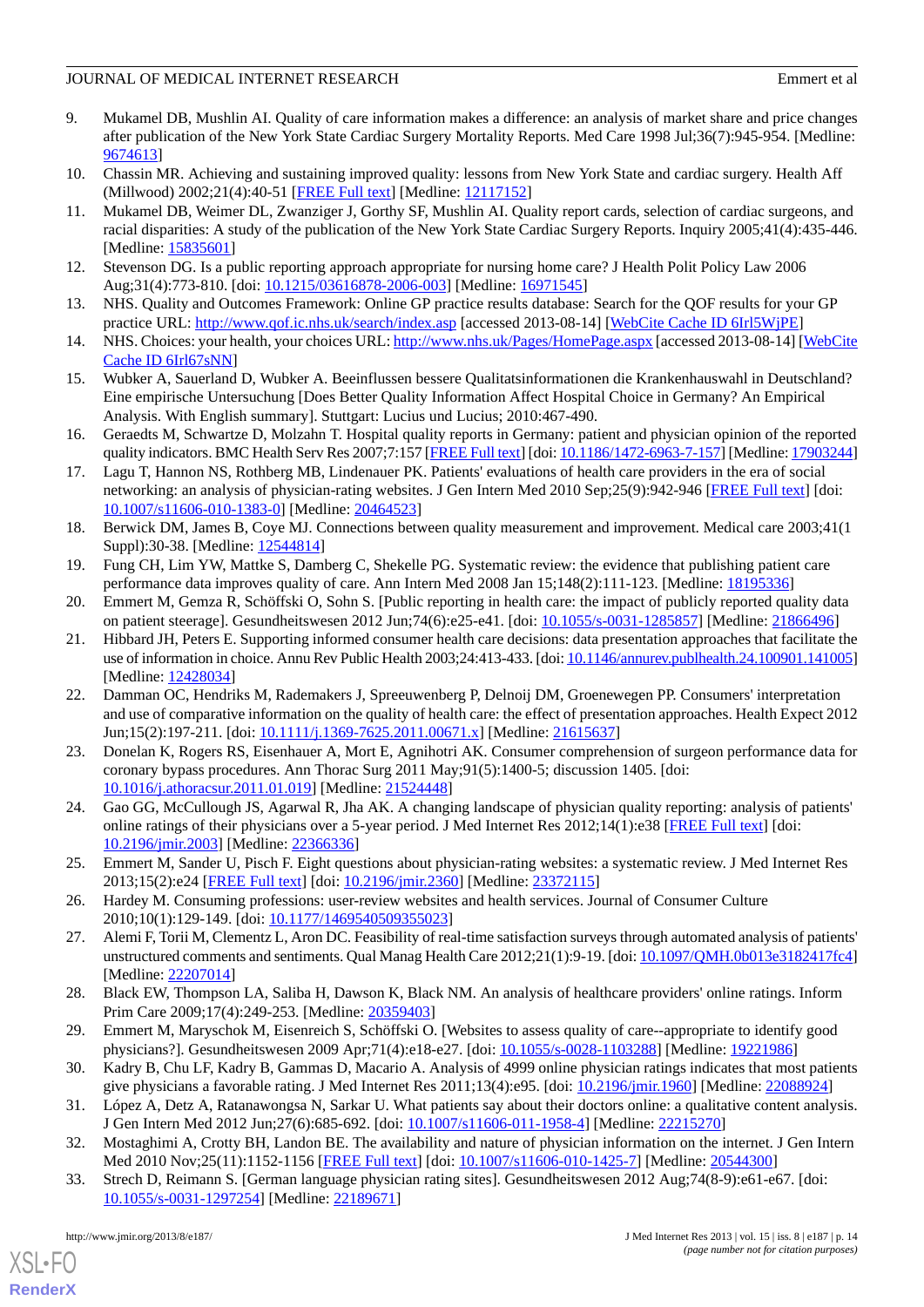- <span id="page-14-0"></span>34. Emmert M, Sander U, Esslinger AS, Maryschok M, Schöffski O. Public reporting in Germany: the content of physician rating websites. Methods Inf Med 2012;51(2):112-120. [doi: [10.3414/ME11-01-0045](http://dx.doi.org/10.3414/ME11-01-0045)] [Medline: [22101427\]](http://www.ncbi.nlm.nih.gov/entrez/query.fcgi?cmd=Retrieve&db=PubMed&list_uids=22101427&dopt=Abstract)
- <span id="page-14-2"></span><span id="page-14-1"></span>35. Backhaus K. Multivariate Analysemethoden. 13th ed. Berlin: Springer; 2011.
- 36. Statistisches Bundesamt. Bevölkerung in Privathaushalten: Deutschland, Jahre, Geschlecht, Familienstand, Altersgruppen URL: [https://www-genesis.destatis.de/genesis/online/](https://www-genesis.destatis.de/genesis/online/data?operation=abruftabelleBearbeiten&levelindex=2&levelid=1366915496723&selectionname=12211-0204) [data?operation=abruftabelleBearbeiten&levelindex=2&levelid=1366915496723&selectionname=12211-0204](https://www-genesis.destatis.de/genesis/online/data?operation=abruftabelleBearbeiten&levelindex=2&levelid=1366915496723&selectionname=12211-0204) [accessed 2013-08-19] [\[WebCite Cache ID 6J07hVKiZ](http://www.webcitation.org/

                                    6J07hVKiZ)]
- <span id="page-14-4"></span><span id="page-14-3"></span>37. The Psychiatric Research Unit. WHO-Five Well-being Index (WHO-5) URL:<http://www.who-5.org/> [accessed 2013-08-14] [[WebCite Cache ID 6IrlhLED5\]](http://www.webcitation.org/

                                    6IrlhLED5)
- <span id="page-14-5"></span>38. The Henry J Kaiser Family Foundation. 2008. 2008 Update on Consumers'Views of Patient Safety and Quality Information URL: <http://www.kff.org/kaiserpolls/upload/7819.pdf> [accessed 2013-08-14] [\[WebCite Cache ID 6Irlsl0ow\]](http://www.webcitation.org/

                                    6Irlsl0ow)
- <span id="page-14-6"></span>39. Centers for Medicare & Medicaid Services. 2013. Hospital Compare URL: [http://www.cms.gov/Medicare/](http://www.cms.gov/Medicare/Quality-Initiatives-Patient-Assessment-Instruments/HospitalQualityInits/HospitalCompare.html) [Quality-Initiatives-Patient-Assessment-Instruments/HospitalQualityInits/HospitalCompare.html](http://www.cms.gov/Medicare/Quality-Initiatives-Patient-Assessment-Instruments/HospitalQualityInits/HospitalCompare.html) [accessed 2013-08-14] [[WebCite Cache ID 6Irlu71Qs](http://www.webcitation.org/

                                    6Irlu71Qs)]
- <span id="page-14-7"></span>40. California Healthcare Foundation. 2008. Just Looking: Consumer Use of the Internet to Manage Care URL: [http://www.](http://www.chcf.org/~/media/MEDIA%20LIBRARY%20Files/PDF/C/PDF%20ConsumerInternetUse.pdf) [chcf.org/~/media/MEDIA%20LIBRARY%20Files/PDF/C/PDF%20ConsumerInternetUse.pdf](http://www.chcf.org/~/media/MEDIA%20LIBRARY%20Files/PDF/C/PDF%20ConsumerInternetUse.pdf) [accessed 2013-08-14] [[WebCite Cache ID 6IrlumFM9](http://www.webcitation.org/

                                    6IrlumFM9)]
- <span id="page-14-8"></span>41. Ruppert E. jameda. 2011. GfK ermittelt: Jeder Vierte nutzt Arztempfehlungsportale URL: [http://www.jameda.de/presse/](http://www.jameda.de/presse/pressemeldungen/?meldung=11) [pressemeldungen/?meldung=11](http://www.jameda.de/presse/pressemeldungen/?meldung=11) [accessed 2013-08-14] [[WebCite Cache ID 6IrlvLi4s\]](http://www.webcitation.org/

                                    6IrlvLi4s)
- <span id="page-14-9"></span>42. National Association of Statutory Health Insurance Physicians. Versichertenbefragung der Kassenärztlichen Bundesvereinigung 2011 URL: [http://daris.kbv.de/daris/doccontent.](http://daris.kbv.de/daris/doccontent.dll?LibraryName=EXTDARIS^DMSSLAVE&SystemType=2&LogonId=7a4437996c88e57668ad4704cbec6478&DocId=003764690&Page=1) [dll?LibraryName=EXTDARIS^DMSSLAVE&SystemType=2&LogonId=7a4437996c88e57668ad4704cbec6478&DocId=003764690&Page=1](http://daris.kbv.de/daris/doccontent.dll?LibraryName=EXTDARIS^DMSSLAVE&SystemType=2&LogonId=7a4437996c88e57668ad4704cbec6478&DocId=003764690&Page=1) [accessed 2013-08-19] [\[WebCite Cache ID 6J08AKWue\]](http://www.webcitation.org/

                                    6J08AKWue)
- <span id="page-14-10"></span>43. National Association of Statutory Health Insurance Physicians. Versichertenbefragung der Kassenärztlichen Bundesvereinigung 2010 URL:<http://www.kbv.de/versichertenbefragung2010.html> [accessed 2013-08-14] [[WebCite Cache](http://www.webcitation.org/

                                    6Irlxj0Qe) [ID 6Irlxj0Qe](http://www.webcitation.org/

                                    6Irlxj0Qe)]
- <span id="page-14-11"></span>44. Fox S, Purcell K. Chronic Disease and the Internet. Washington, DC: Pew Internet & American Life Project; 2010 Mar 24. URL: [http://www.pewinternet.org/~/media/Files/Reports/2010/PIP\\_Chronic\\_Disease.pdf](http://www.pewinternet.org/~/media/Files/Reports/2010/PIP_Chronic_Disease.pdf) [accessed 2013-08-14] [[WebCite Cache ID 6Irm1cg3C](http://www.webcitation.org/

                                    6Irm1cg3C)]
- <span id="page-14-12"></span>45. Fox S. The social life of health information, 2011. Washington, DC: Pew Internet & American Life Project; 2011 May 12. URL: <http://www.pewinternet.org/Reports/2011/Social-Life-of-Health-Info.aspx> [accessed 2013-08-14] [[WebCite Cache](http://www.webcitation.org/

                                    6IrumHbEe) [ID 6IrumHbEe\]](http://www.webcitation.org/

                                    6IrumHbEe)
- <span id="page-14-13"></span>46. Keckley PH. 2011 Survey of Health Care Consumers in the United States. Washington, DC: The Deloitte Center for Health Solutions; 2011. URL: [http://www.deloitte.com/assets/Dcom-UnitedStates/Local%20Assets/Documents/](http://www.deloitte.com/assets/Dcom-UnitedStates/Local%20Assets/Documents/US_CHS_2011ConsumerSurveyinUS_062111.pdf) [US\\_CHS\\_2011ConsumerSurveyinUS\\_062111.pdf](http://www.deloitte.com/assets/Dcom-UnitedStates/Local%20Assets/Documents/US_CHS_2011ConsumerSurveyinUS_062111.pdf) [accessed 2013-08-14] [\[WebCite Cache ID 6IrurJY0a\]](http://www.webcitation.org/

                                    6IrurJY0a)
- <span id="page-14-15"></span><span id="page-14-14"></span>47. Horrigan JB. The Internet and consumer choice: online Americans use different search and purchase strategies for different goods. Washington, DC: Pew Internet & American Life Project; 2008 May 18. URL: [http://www.pewinternet.org/~/media/](http://www.pewinternet.org/~/media/Files/Reports/2008/PIP_Consumer.Decisions.pdf.pdf) [Files/Reports/2008/PIP\\_Consumer.Decisions.pdf.pdf](http://www.pewinternet.org/~/media/Files/Reports/2008/PIP_Consumer.Decisions.pdf.pdf) [accessed 2013-08-14] [\[WebCite Cache ID 6IrutisBL\]](http://www.webcitation.org/

                                    6IrutisBL)
- <span id="page-14-18"></span>48. comScore. 2007 Nov 29. Online consumer-generated reviews have significant impact on offline purchases URL: [http:/](http://www.comscore.com/Insights/Press_Releases/2007/11/Online_Consumer_Reviews_Impact_Offline_Purchasing_Behavior) [/www.comscore.com/Insights/Press\\_Releases/2007/11/Online\\_Consumer\\_Reviews\\_Impact\\_Offline\\_Purchasing\\_Behavior](http://www.comscore.com/Insights/Press_Releases/2007/11/Online_Consumer_Reviews_Impact_Offline_Purchasing_Behavior) [accessed 2013-08-14] [\[WebCite Cache ID 6IruuwhoN](http://www.webcitation.org/

                                    6IruuwhoN)]
- <span id="page-14-16"></span>49. Andreassen HK, Bujnowska-Fedak MM, Chronaki CE, Dumitru RC, Pudule I, Santana S, et al. European citizens' use of E-health services: a study of seven countries. BMC Public Health 2007;7:53 [\[FREE Full text](http://www.biomedcentral.com/1471-2458/7/53)] [doi: [10.1186/1471-2458-7-53\]](http://dx.doi.org/10.1186/1471-2458-7-53) [Medline: [17425798](http://www.ncbi.nlm.nih.gov/entrez/query.fcgi?cmd=Retrieve&db=PubMed&list_uids=17425798&dopt=Abstract)]
- 50. Couper MP, Singer E, Levin CA, Fowler FJ, Fagerlin A, Zikmund-Fisher BJ. Use of the Internet and ratings of information sources for medical decisions: results from the DECISIONS survey. Med Decis Making 2010;30(5 Suppl):106S-114S. [doi: [10.1177/0272989X10377661](http://dx.doi.org/10.1177/0272989X10377661)]
- <span id="page-14-17"></span>51. Suziedelyte A. How does searching for health information on the Internet affect individuals' demand for health care services? Soc Sci Med 2012 Nov; 75(10):1828-1835. [doi: [10.1016/j.socscimed.2012.07.022](http://dx.doi.org/10.1016/j.socscimed.2012.07.022)] [Medline: [22884947](http://www.ncbi.nlm.nih.gov/entrez/query.fcgi?cmd=Retrieve&db=PubMed&list_uids=22884947&dopt=Abstract)]
- 52. Miller EA, West DM. Characteristics associated with use of public and private web sites as sources of health care information: results from a national survey. Med Care 2007 Mar;45(3):245-251. [doi: [10.1097/01.mlr.0000244509.60556.49\]](http://dx.doi.org/10.1097/01.mlr.0000244509.60556.49) [Medline: [17304082](http://www.ncbi.nlm.nih.gov/entrez/query.fcgi?cmd=Retrieve&db=PubMed&list_uids=17304082&dopt=Abstract)]
- 53. Renahy E, Parizot I, Chauvin P. Health information seeking on the Internet: a double divide? Results from a representative survey in the Paris metropolitan area, France, 2005-2006. BMC Public Health 2008;8:69 [[FREE Full text](http://www.biomedcentral.com/1471-2458/8/69)] [doi: [10.1186/1471-2458-8-69\]](http://dx.doi.org/10.1186/1471-2458-8-69) [Medline: [18291024\]](http://www.ncbi.nlm.nih.gov/entrez/query.fcgi?cmd=Retrieve&db=PubMed&list_uids=18291024&dopt=Abstract)
- 54. Rice RE. Influences, usage, and outcomes of Internet health information searching: multivariate results from the Pew surveys. Int J Med Inform 2006 Jan; 75(1): 8-28. [doi: [10.1016/j.ijmedinf.2005.07.032\]](http://dx.doi.org/10.1016/j.ijmedinf.2005.07.032) [Medline: [16125453](http://www.ncbi.nlm.nih.gov/entrez/query.fcgi?cmd=Retrieve&db=PubMed&list_uids=16125453&dopt=Abstract)]
- 55. Ybarra ML, Suman M. Help seeking behavior and the Internet: a national survey. Int J Med Inform 2006 Jan;75(1):29-41. [doi: [10.1016/j.ijmedinf.2005.07.029\]](http://dx.doi.org/10.1016/j.ijmedinf.2005.07.029) [Medline: [16129659\]](http://www.ncbi.nlm.nih.gov/entrez/query.fcgi?cmd=Retrieve&db=PubMed&list_uids=16129659&dopt=Abstract)